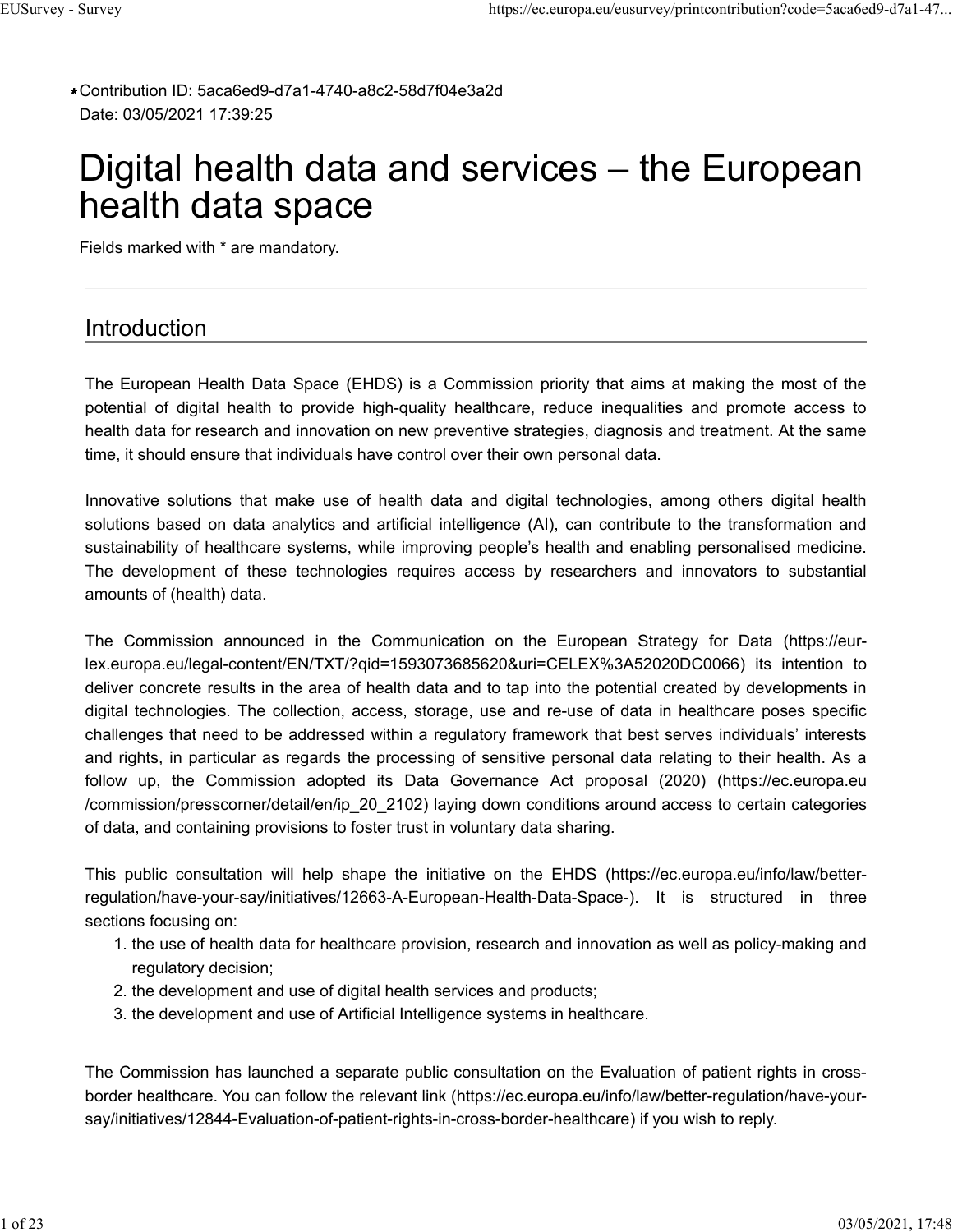Depending on your answers, the questionnaire may take approximately 40 minutes.

# About you

Language of my contribution

English

#### I am giving my contribution as

Non-governmental organisation (NGO)

#### First name

Paul

#### Surname

DE RAEVE

#### Email (this won't be published)

efn@efn.be

#### Organisation name

#### *255 character(s) maximum*

```
European Federation of Nurses Associations (EFN)
```
#### Organisation size

Micro (1 to 9 employees)

#### Transparency register number

*255 character(s) maximum*

Check if your organisation is on the transparency register (http://ec.europa.eu/transparencyregister/public /homePage.do?redir=false&locale=en). It's a voluntary database for organisations seeking to influence EU decision-making.

87872442953-08

#### Country of origin

Please add your country of origin, or that of your organisation.

Belgium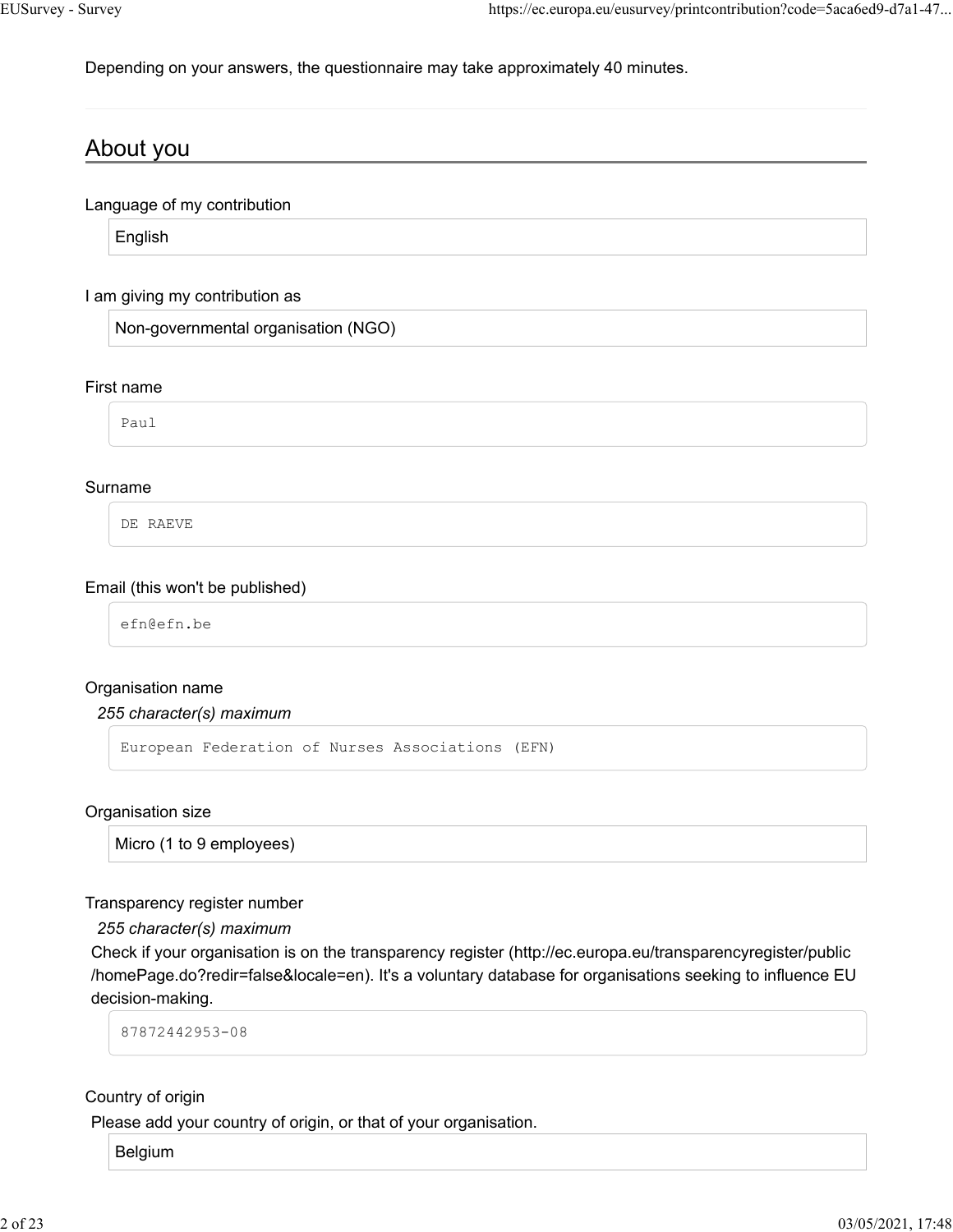The Commission will publish all contributions to this public consultation. You can choose whether you would prefer to have your details published or to remain anonymous when your contribution is published. **For the purpose of transparency, the type of respondent (for example, 'business association, 'consumer association', 'EU citizen') country of origin, organisation name and size, and its transparency register number, are always published. Your e-mail address will never be published.** Opt in to select the privacy option that best suits you. Privacy options default based on the type of respondent selected

#### **Contribution publication privacy settings**

The Commission will publish the responses to this public consultation. You can choose whether you would like your details to be made public or to remain anonymous.

#### **Anonymous**

Only organisation details are published: The type of respondent that you responded to this consultation as, the name of the organisation on whose behalf you reply as well as its transparency number, its size, its country of origin and your contribution will be published as received. Your name will not be published. Please do not include any personal data in the contribution itself if you want to remain anonymous.

#### **Public**

Organisation details and respondent details are published: The type of respondent that you responded to this consultation as, the name of the organisation on whose behalf you reply as well as its transparency number, its size, its country of origin and your contribution will be published. Your name will also be published.

 $|$  I agree with the personal data protection provisions (https://ec.europa.eu/info/law/better-regulation /specific-privacy-statement)

# Section 1: Access and use of personal health data for healthcare, research and innovation, policy-making and regulatory decision-making

Personal health data include a wide range of data on individual's physical or mental health and information on healthcare received. Health data, including genetic and sometimes biometric data, may reveal information about the health status of a person. Individuals need to have the right tools at hand for managing their health data. These should allow them to consult and share their health data with health professionals or other entities of their choice. This should facilitate receiving adequate healthcare including abroad (doctors, hospitals, pharmacies, etc.).

In addition, sharing personal health data with researchers and innovators could improve health research and innovation in prevention, diagnosis and treatments. Sharing personal health data with policy-makers and regulators such as European and national medicine agencies could facilitate and speed up the approval of new medicines and pass laws that are based on real world data. For this, a mechanism would need to be established that facilitates access to personal health data for further use while protecting the individuals' interests and rights on their health data in compliance with the General Data Protection Regulation (GDPR) (https://eur-lex.europa.eu/legal-content/EN/TXT/?uri=CELEX%3A32016R0679&qid=1616767366058).

**Q1. The cross-border healthcare (https://eur-lex.europa.eu/legal-content/EN/LSU /?uri=CELEX:32011L0024) Directive has established the eHealth Network and an infrastructure to**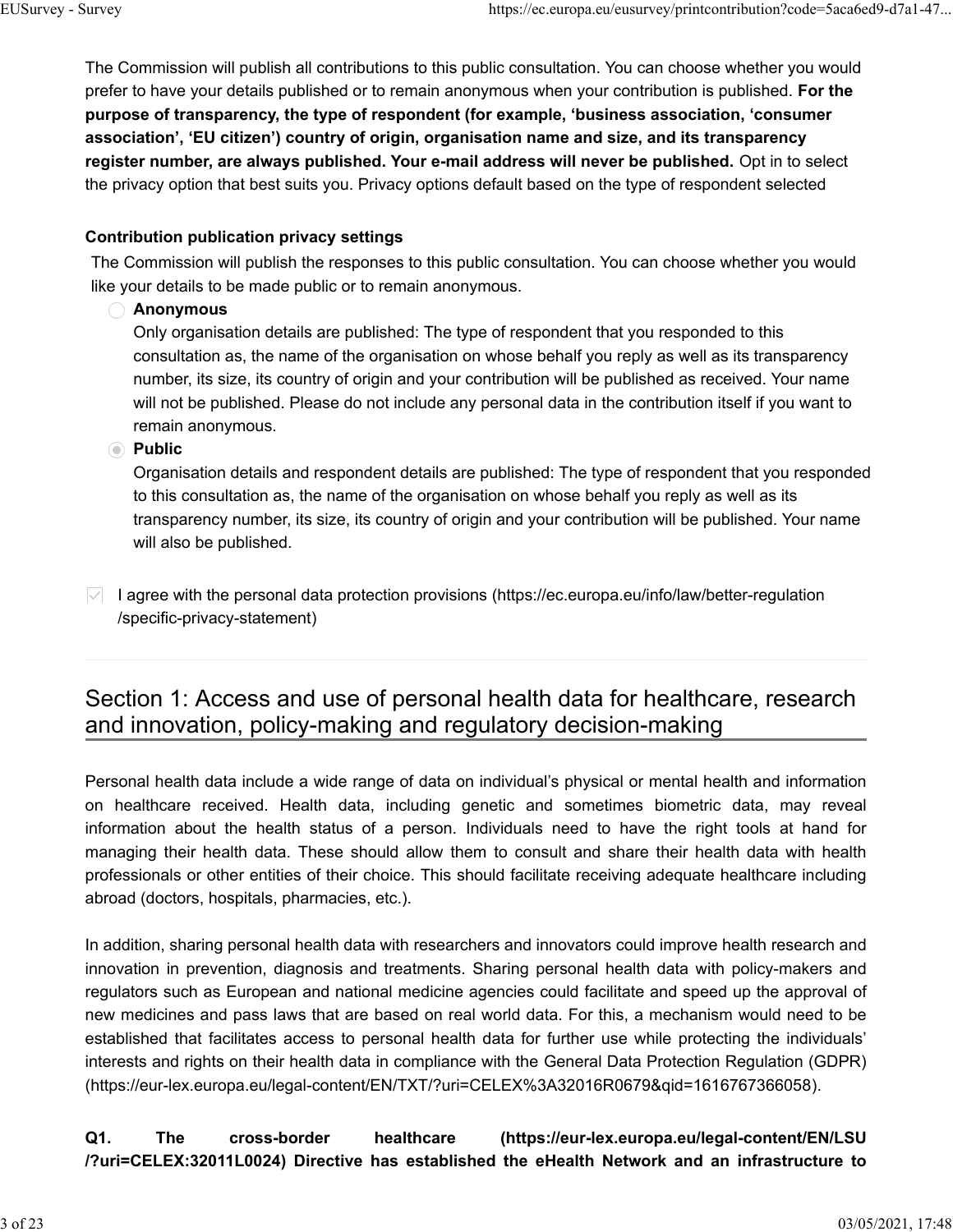**facilitate health data sharing across the EU (Article 14) and includes other aspects with relevance for digital health. In the last 5 years are you aware of any changes in the following aspects of health data sharing across border?**

|                                                                                                                 | Greatl<br>у<br>reduce<br>d | Slightl<br>V<br>reduce<br>d | <b>No</b><br>chan<br>ges | Slightly<br>increas<br>ed | Greatly<br>increas<br>ed | I don't<br>know /<br><b>No</b><br>opinion |
|-----------------------------------------------------------------------------------------------------------------|----------------------------|-----------------------------|--------------------------|---------------------------|--------------------------|-------------------------------------------|
| Exchange of health data such as<br>patients' summaries and<br>ePrescriptions                                    |                            |                             |                          |                           | $\odot$                  |                                           |
| Continuity and access to safe and<br>high quality healthcare                                                    |                            | $\sim$                      | $\odot$                  |                           |                          |                                           |
| Development of methods for<br>enabling the use of medical<br>information for public health and<br>research      |                            |                             |                          | $\odot$                   |                          |                                           |
| Development of common<br>identification and authentication<br>measures to facilitate transferability<br>of data |                            |                             |                          | $\odot$                   |                          |                                           |
| Access of patients to an electronic<br>copy of the electronic health record                                     |                            | n                           | $\odot$                  | - 1                       |                          |                                           |
| Cross-border provision of<br>telemedicine                                                                       |                            |                             |                          |                           | $\odot$                  |                                           |

# **Q2. Should a European framework on the access and exchange of personal health data aim at achieving the following objectives?**

|                                                                                                                                                           | Not<br>at<br>all | To a<br>limited<br>extent | To<br>some<br>exten | То а<br>great<br>extent | Com<br>plete<br>Iу | I don't<br>know /<br>No<br>opinion |
|-----------------------------------------------------------------------------------------------------------------------------------------------------------|------------------|---------------------------|---------------------|-------------------------|--------------------|------------------------------------|
| Facilitate delivering healthcare for citizens<br>at national level                                                                                        |                  |                           |                     |                         | $\circlearrowleft$ |                                    |
| Facilitate delivering healthcare for citizens<br>across borders                                                                                           |                  |                           |                     |                         | $\circ$            |                                    |
| Promote citizens' control over their own<br>health data, including access to health data<br>and transmission of their health data in<br>electronic format |                  |                           |                     |                         | $\circlearrowleft$ |                                    |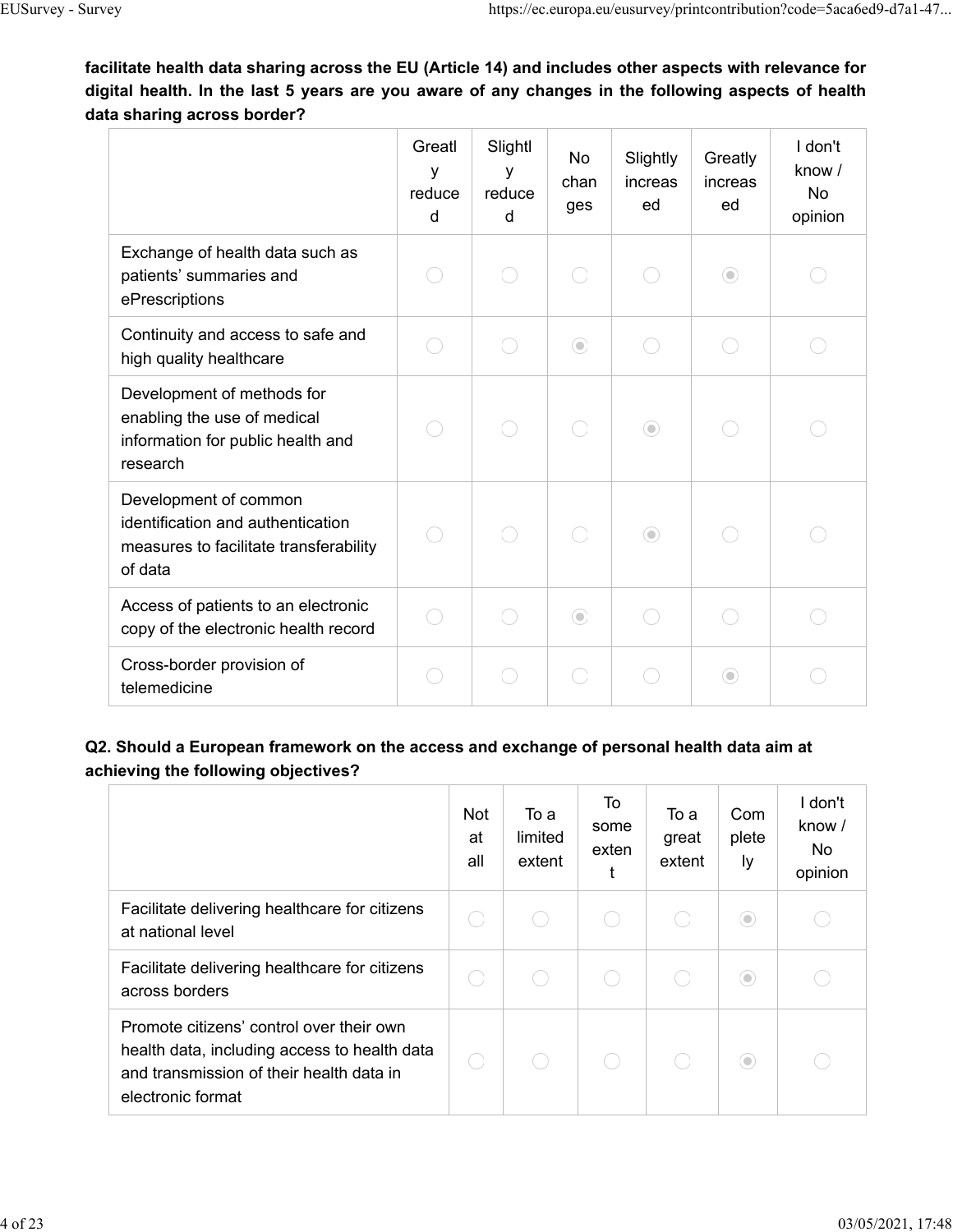| Promote the use of digital health products<br>and services by healthcare professionals<br>and citizens |         |  | 0 |  |
|--------------------------------------------------------------------------------------------------------|---------|--|---|--|
| Support decisions by policy-makers and<br>regulators in health                                         |         |  |   |  |
| Support and accelerate research in health                                                              |         |  | 0 |  |
| Promote private initiatives (e.g. for<br>innovation and commercial use) in digital<br>health           | $\circ$ |  |   |  |
| Other                                                                                                  |         |  |   |  |

#### **Please specify:**

The use of nursing data for continuity of care (SNOMED and ICNP)

# 1.1. Access to and exchange of health data for healthcare

Currently, several Member States exchange health data across borders within the framework of the crossborder healthcare Directive (https://eur-lex.europa.eu/legal-content/EN/TXT/?uri=CELEX%3A32011L0024& qid=1614771825105) to support patients in obtaining care when travelling abroad. Health data such as electronic prescriptions and patients' summaries are exchanged through an EU infrastructure called MyHealth@EU (https://ec.europa.eu/health/ehealth/electronic\_crossborder\_healthservices\_en). Patient summaries provide information on important health related aspects such as allergies, current medication, previous illness, surgeries, etc. Work is being carried out to support the exchange of additional health data, such as medical images and image reports, laboratory results and hospital discharge letters and to provide citizens with access to their own health data.

Moreover, access and control of citizens' over their own health data should be improved. The COVID-19 crisis also showed the importance of citizens being able to access and share in electronic format some of their health data (e.g. test results, vaccination certificates) with healthcare professionals or other entities of their choice. Facilitating such access and sharing by individuals of their health data in electronic format may require extending the rights of individuals with respect to their health data beyond those guaranteed in the GDPR.

Furthermore, some conditions need to be in place to ensure easy, lawful and trusted exchange of health data cross borders:

- Healthcare providers need to have digital systems in place to exchange data securely with other health professionals and digital health devices.
- Healthcare providers need to comply with the applicable provisions of the GDPR, in particular the requirement to rely on a legal basis in order to be able to lawfully exchange health data cross borders.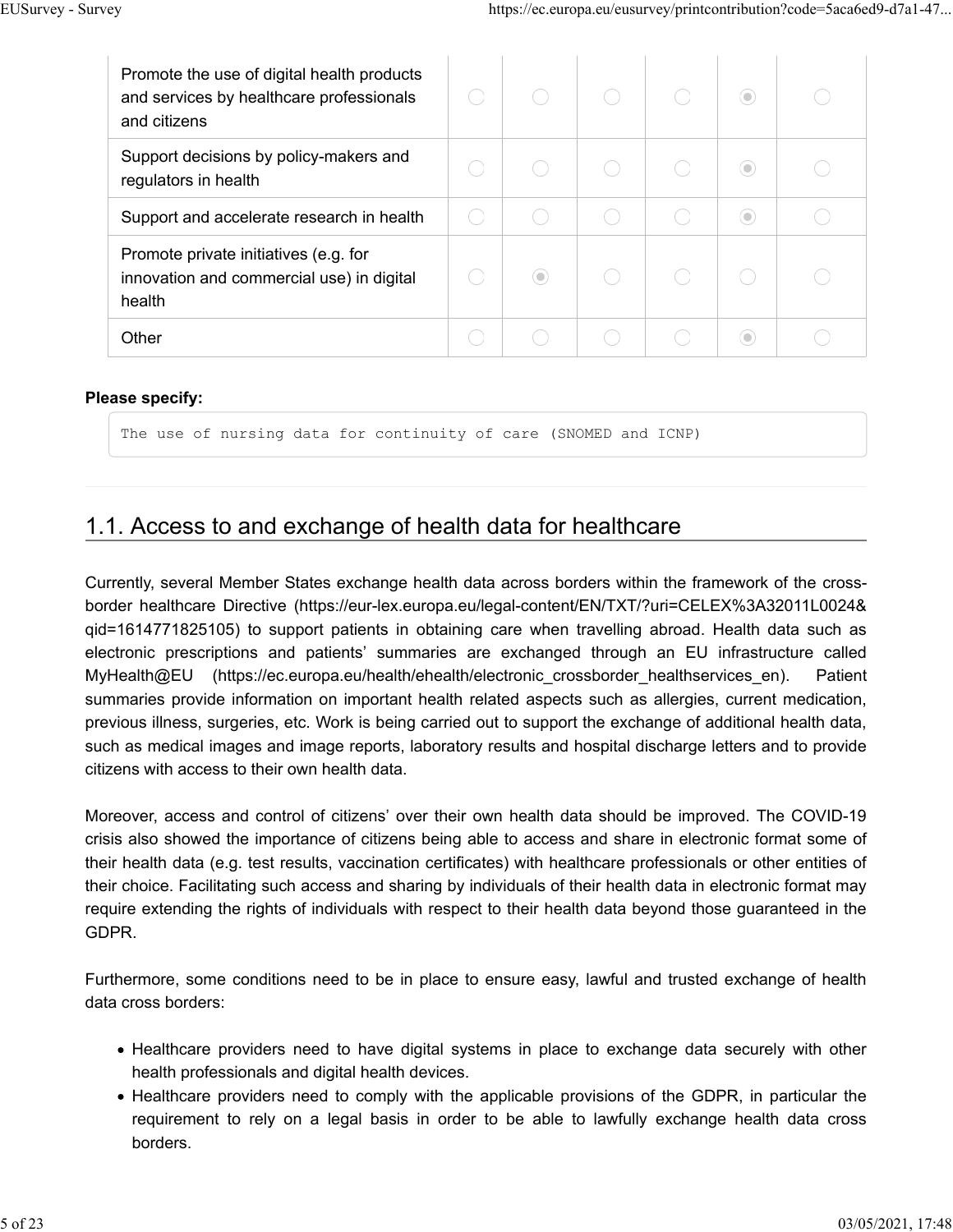- Data need to be in the same format and correspond to a common data quality, cybersecurity and other interoperability standards on which healthcare professionals can rely.
- Relevant mechanisms may also be implemented to support the uptake of these standards (such as labelling, certification, authorisation schemes and codes of conduct).
- Cooperation of national digital health bodies in the development of interoperable standards and specifications.

The questions below seek to gather stakeholders' views on the rights and tools that would support access by citizens to their own health data (beyond the rights guaranteed in the GDPR).

#### **Q3. How important is it for you to be granted the following rights?**

|                                                                                                                                                                                                                     | <b>Not</b><br>at<br>all      | To a<br>limite<br>d<br>exten<br>t | To<br>som<br>e<br>exte<br>nt | To a<br>great<br>exten<br>t | Co<br>mpl<br>etel<br>У | I don't<br>know /<br><b>No</b><br>opinion |
|---------------------------------------------------------------------------------------------------------------------------------------------------------------------------------------------------------------------|------------------------------|-----------------------------------|------------------------------|-----------------------------|------------------------|-------------------------------------------|
| The right to access my health data in electronic<br>format, including those stored by healthcare<br>providers (public or private)                                                                                   | $\hspace{1.5cm} \Box$        |                                   |                              |                             | $\odot$                |                                           |
| The right to transmit my heath data in electronic<br>format to another professional/entity of my<br>choice                                                                                                          | $\hspace{1.5cm} \rightarrow$ |                                   |                              |                             | $\odot$                |                                           |
| The right to request public healthcare providers<br>to share electronically my health data with other<br>healthcare providers/entities of my choice                                                                 | 0                            |                                   |                              |                             | $\odot$                |                                           |
| The right to request healthcare providers to<br>transmit my health data in my electronic health<br>record                                                                                                           | $\overline{\phantom{a}}$     |                                   |                              |                             | $\odot$                |                                           |
| The right to request app providers to ensure the<br>transmission of my health data in my electronic<br>health record                                                                                                | $\hspace{1.5cm} \rightarrow$ |                                   |                              |                             | $\odot$                |                                           |
| Healthcare providers that fail to provide me<br>access to my health data in an electronic format<br>and to transmit it to a healthcare provider/entity<br>of my choice are sanctioned or receive a<br>specific fine | $\hspace{1.5cm}$             |                                   |                              |                             | $\odot$                |                                           |

# **Q4. Which of the following elements do you consider the most appropriate for controlling access and sharing your health data with healthcare professionals?**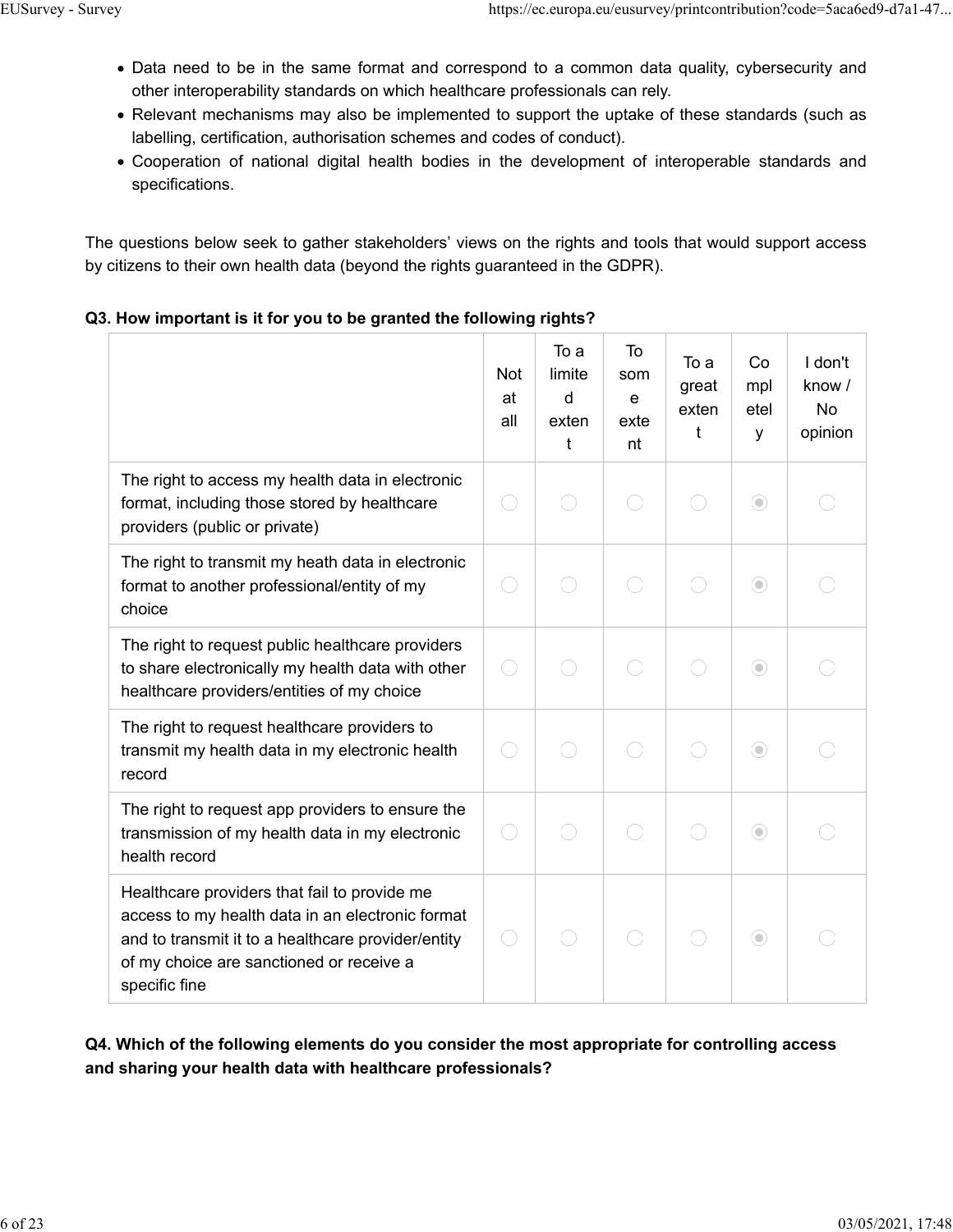|                                                                                                                                  | <b>Not</b><br>at<br>all | To a<br>limited<br>extent | To<br>some<br>extent | To a<br>great<br>extent | Com<br>plete<br>ly | I don't<br>know $/$<br><b>No</b><br>opinion |
|----------------------------------------------------------------------------------------------------------------------------------|-------------------------|---------------------------|----------------------|-------------------------|--------------------|---------------------------------------------|
| Access my health data through a<br>personal digital storage and share it with<br>health professionals of my choice               |                         |                           |                      |                         | $\odot$            |                                             |
| Access my health data that is exchanged<br>between health professionals or with<br>other entities via a digital infrastructure   |                         |                           |                      |                         | $\odot$            |                                             |
| Access my health data that is exchanged<br>between health professionals across<br>borders via an EU electronic<br>infrastructure |                         |                           |                      |                         | $\odot$            |                                             |
| Access my health data on a mobile<br>application and share it with healthcare<br>professionals or other entities of my<br>choice |                         |                           |                      |                         | $\odot$            |                                             |
| The infrastructure or personal digital<br>storage for accessing the data should be<br>secure and prevent cyberattacks            |                         |                           |                      |                         | $\odot$            |                                             |
| Other                                                                                                                            |                         |                           |                      |                         | ⊙                  |                                             |

#### **Please specify:**

The use of nursing data for continuity of care (SNOMED and ICNP)

The questions below seek to gather stakeholders' views on the measures needed to enhance the sharing of health data between healthcare professionals including across borders. Some common standards and technical requirements agreed at EU level could be applicable to healthcare providers in this view.

### **Q5. In your view, who is best suited to develop these standards and technical requirements at EU level to support exchange of data in healthcare?**

- $\bigcirc$  National digital health bodies cooperating at EU level
- **An EU body**
- O Other

#### **Please specify:**

**Q6. In your views, how should these standards and technical requirements be made applicable at national level and across the EU?**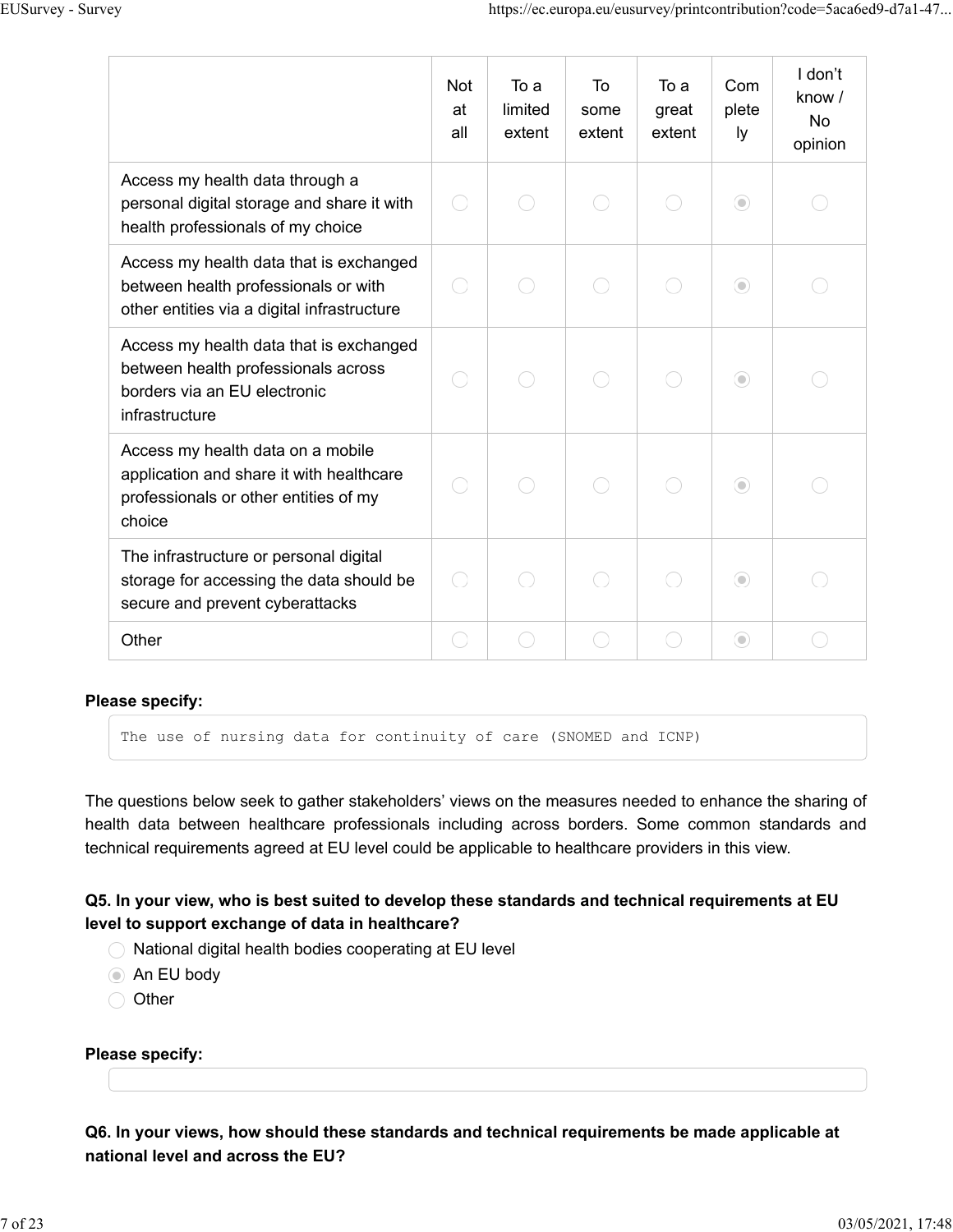- $\bigcirc$  Through a labelling scheme (a voluntary label indicating the interoperability level)
- By a certification scheme granted by third parties (a mandatory independent assessment of the interoperability level)
- $\bigcirc$  By an authorisation scheme managed by national bodies (a mandatory prior approval by a national authority)
- ◯ Other

In addition to the requirements laid down in the proposed Data Governance Act, providers of personal data spaces/data sharing services could be subject to sectoral requirements to ensure interoperability of health data exchanges. The question below seeks to gather stakeholders' views on any additional measures needed.

#### **Q7. Which of the following measures would be the most appropriate:**

- $\bigcirc$  By a labelling scheme (a voluntary label indicating the interoperability level)
- By a certification scheme granted by third parties (a mandatory independent assessment of the interoperability level)
- $\bigcirc$  By an authorisation scheme managed by national bodies (a mandatory prior approval by a national authority)
- ◯ Other

The question below seeks to identify and assess the impacts (benefits and costs) that would arise from measures facilitating the access to, control and transmission of health data for healthcare including across borders.

**Q8.** (For healthcare professionals only) **In your views, what would be the costs on healthcare professionals/providers of measures facilitating access to, control and transmission of health data for healthcare?**

|                                                                                                                                   | No<br>impa<br>ct | Moderat<br>e impact | High<br>impac      | don't know<br>/ No opinion |
|-----------------------------------------------------------------------------------------------------------------------------------|------------------|---------------------|--------------------|----------------------------|
| Implementation costs for national healthcare providers<br>(setting up infrastructure, complying with defined<br>standards, etc.). |                  | $\circledcirc$      |                    |                            |
| Costs for healthcare professionals and providers<br>(human resources, finances, etc.)                                             |                  |                     | $\circ$            |                            |
| Information and monitoring                                                                                                        |                  |                     | $\circlearrowleft$ |                            |
| Other                                                                                                                             |                  |                     | 0                  |                            |

#### **Please specify:**

Increase of the workload of the healthcare professionals - especially nurses.

**Q9. In your views, what would be the benefits for stakeholders of measures facilitating access to,**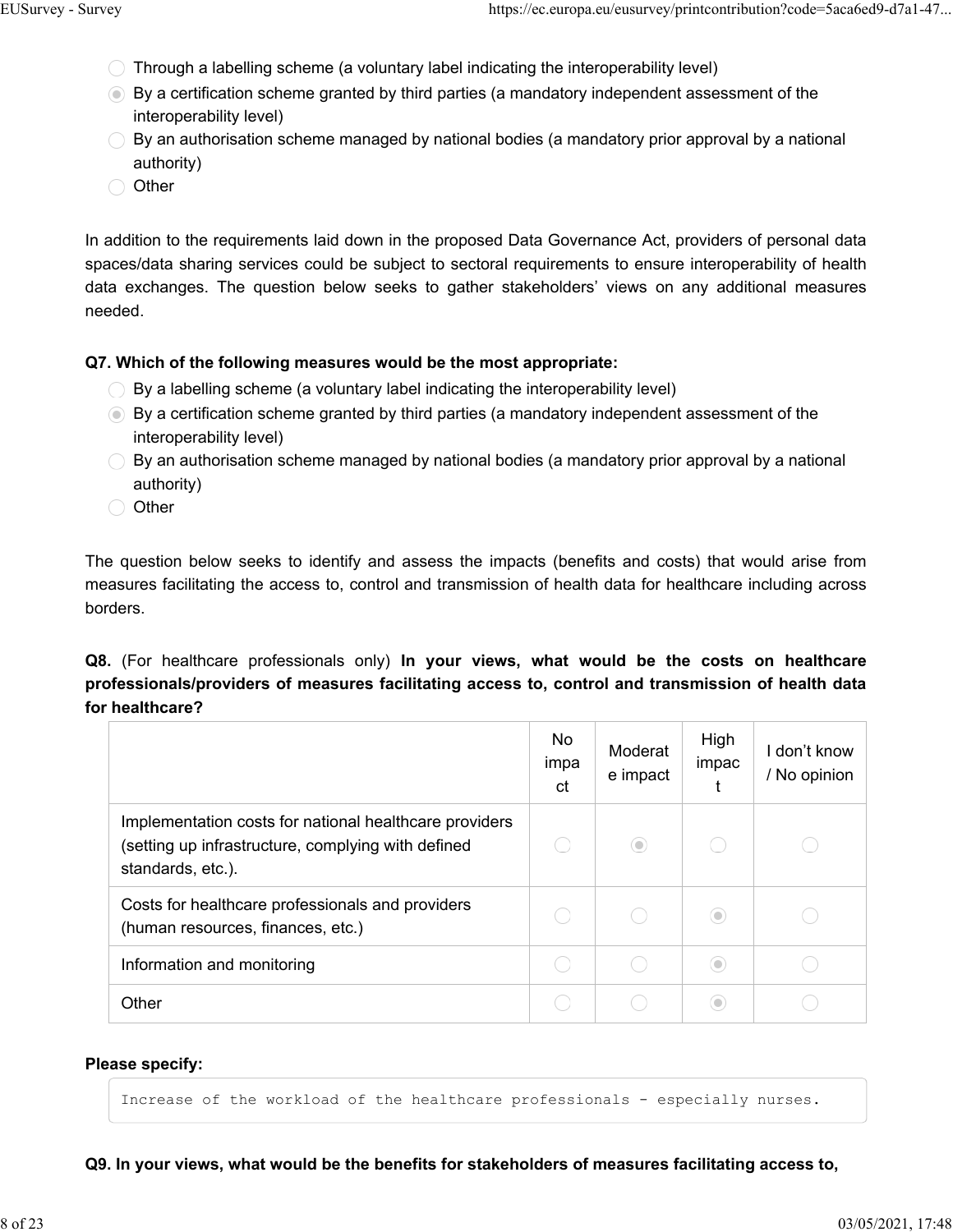# **control and transmission of health data for healthcare?**

#### **Access to efficient and safe care**

|                                                              | No.    | Moderate | High      | I don't know / No |
|--------------------------------------------------------------|--------|----------|-----------|-------------------|
|                                                              | impact | impact   | impact    | opinion           |
| Facilitated access to healthcare across<br>borders in the EU |        |          | $\bullet$ |                   |

### **Benefits for patients**

|                                                                  | No.<br>impact | Moderate<br>impact | High<br>impact               | l don't know / No<br>opinion |
|------------------------------------------------------------------|---------------|--------------------|------------------------------|------------------------------|
| Transparency on the processing of their<br>health data           |               |                    | $(\textcolor{red}{\bullet})$ |                              |
| Reduced costs stemming from not<br>duplicating efforts and tests |               |                    | $(\textcolor{red}{\bullet})$ |                              |
| Reduced administrative burden                                    |               |                    | $(\mathord{\text{\rm c}})$   |                              |

#### **Benefits on healthcare systems efficiencies**

|                                                             | No<br>impact | Moderate<br>impact | High<br>impact | l don't know / No<br>opinion |
|-------------------------------------------------------------|--------------|--------------------|----------------|------------------------------|
| Better healthcare provision (including<br>risks and errors) |              |                    | $\circ$        |                              |
| Reduced costs and reduced duplication<br>of efforts         |              |                    | $\circ$        |                              |
| Reduced administrative burden                               |              |                    | ⊙)             |                              |
| Technological progress                                      |              |                    | o              |                              |

#### **Other**

#### Please specify:

# 1.2. Access and use of personal health data for research and innovation, policy-making and regulatory decision

Access to health data for research, innovation, policy-making and regulatory decisions within the EU is currently quite complex and subject to national laws. In the proposed Data Governance Act (https://eurlex.europa.eu/legal-content/EN/TXT/?uri=CELEX%3A52020PC0767) the EU Commission proposes rules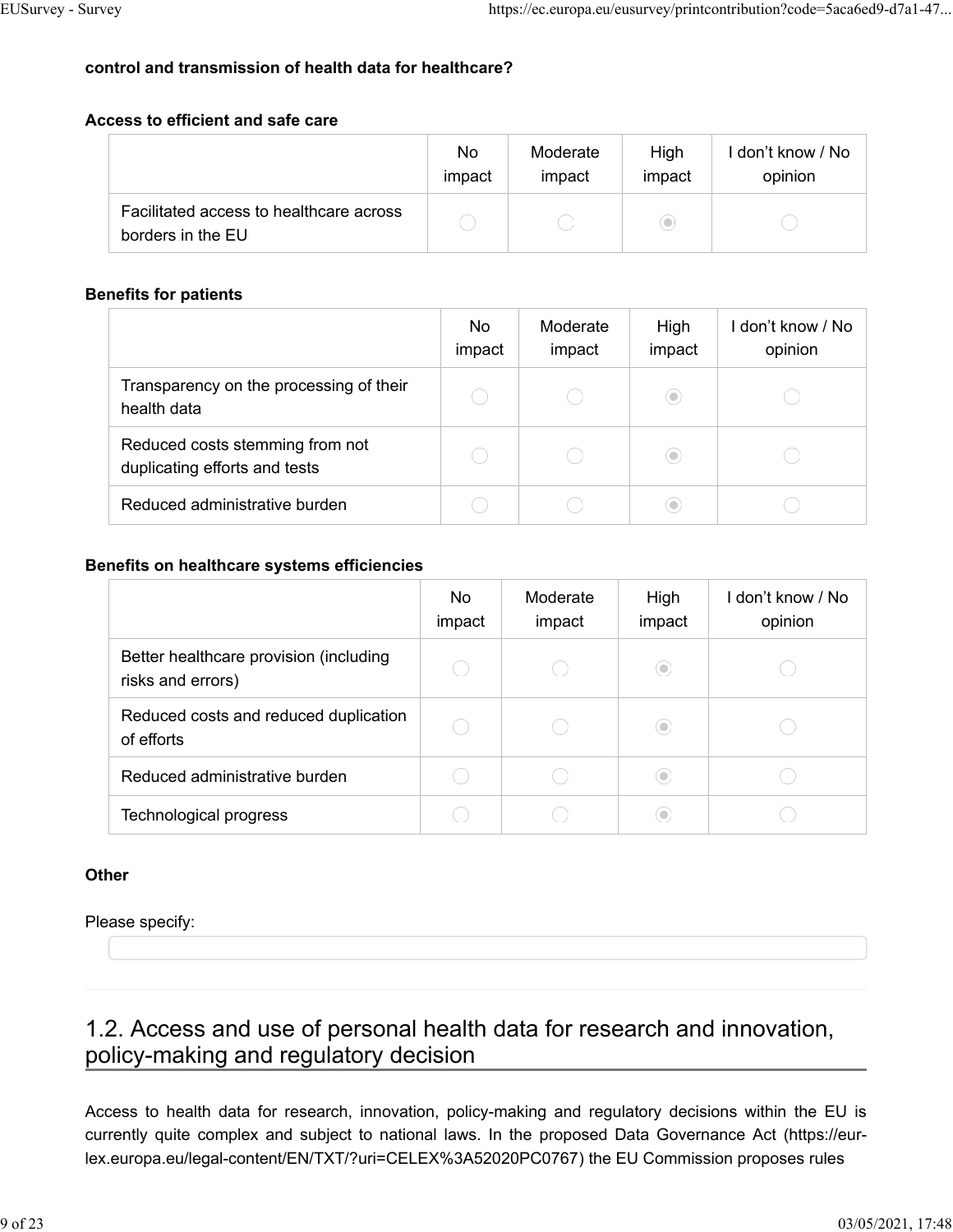- on access and sharing of data across sectors
- on access to data held by public bodies
- on data intermediary services (sharing of data between businesses and sharing of data between citizens and businesses)
- on sharing of data by individuals and companies through a trusted third party for wider good purposes (e.g. research) and based on their consent (so called "data altruism").

Health data are considered to be particularly sensitive and their processing is subject to stricter requirements under the General Data Protection Regulation (https://eur-lex.europa.eu/eli/reg/2016/679/oj). The proposed Data Governance Act allows for the possibility for additional sectoral legislation to set up and further specify the role of national bodies taking decisions on access to data by third parties; also in the area of health, such sectoral legislation must ensure full compliance with EU data protection rules. The Data Act currently in preparation will also assess how non-personal data held by businesses could be shared with the public sector for better policy making.

The questions below seek to gather stakeholders' views on the measures needed to facilitate the access to health data by researchers, innovators, policy-makers and regulators, in a trustworthy manner and in line with EU data protection rules.

**Q10. What mechanism do you consider more appropriate to facilitate the access to health data for research, innovation, policy-making and regulatory decision?** Please rank from the most (1) to the least (4) preferred option

|                                                                                                                                                                                                                                       | 1       | 2       | 3              | 4 | I don't<br>know /<br>No.<br>opinion |
|---------------------------------------------------------------------------------------------------------------------------------------------------------------------------------------------------------------------------------------|---------|---------|----------------|---|-------------------------------------|
| Voluntary appointment of a national body that authorises access to<br>health data by third parties                                                                                                                                    |         | 0       |                |   |                                     |
| Mandatory appointment of a national body that authorises access<br>to health data by third parties                                                                                                                                    |         | $\odot$ |                |   |                                     |
| A public body collects the consent of individuals to share their<br>health data for specified societal uses ("data altruism") and<br>manages their health data                                                                        |         |         | $\circledcirc$ |   |                                     |
| A private not-for-profit entity collects the consent of individuals to<br>share their health data for specified societal uses ("data altruism")<br>and manages their health data – as designed in the proposed Data<br>Governance Act | $\odot$ |         |                |   |                                     |

**Q11. In your opinion, would additional rules on conditions for access to health data for research, innovation, policy-making and regulatory decision be needed at EU level?**

#### **Health data categories**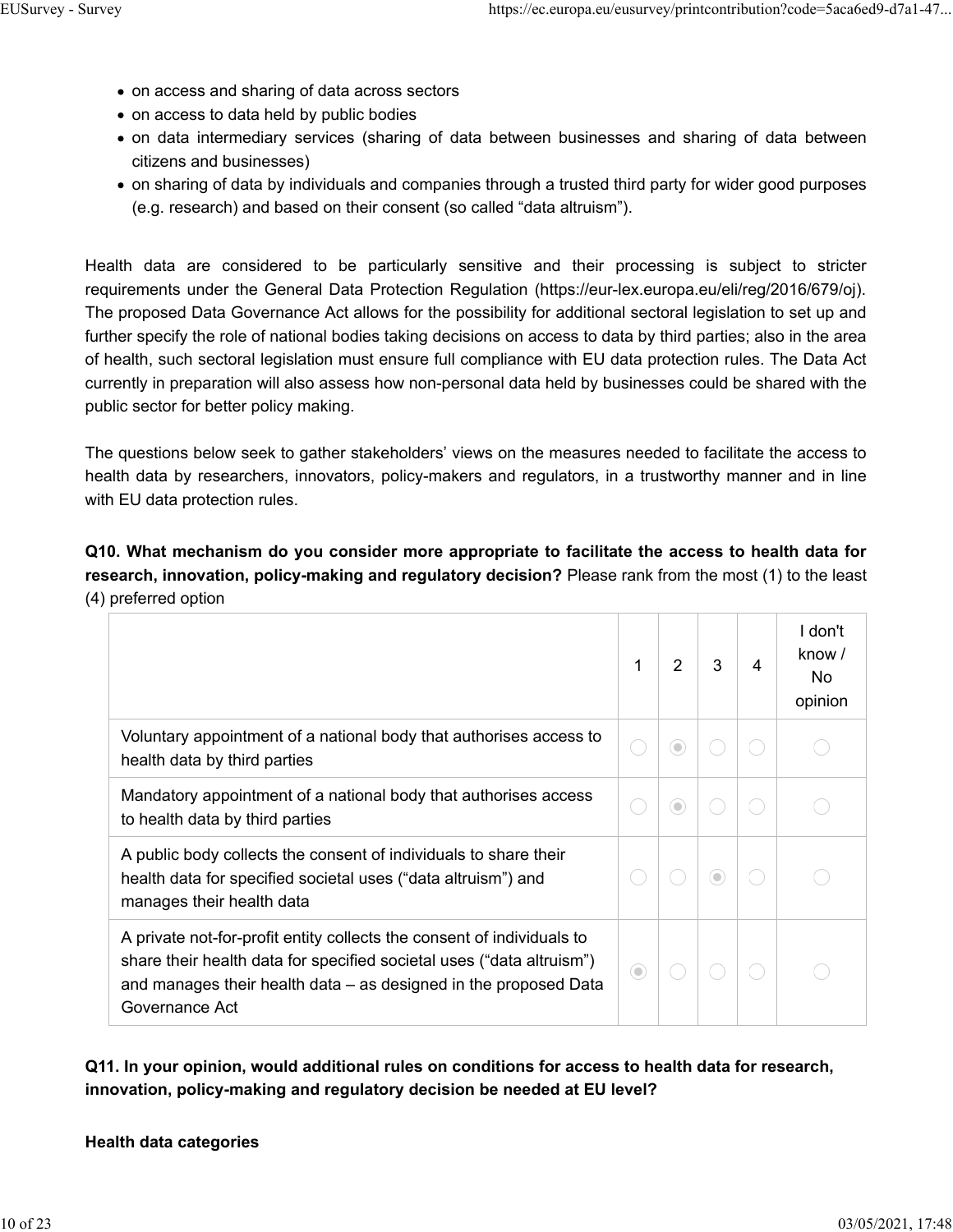|                                                                                 | Yes, for<br>policy<br>and<br>regulator<br>У<br>purposes | Yes,<br>for<br>resear<br>ch<br>purpos<br>es | Yes, for<br>innovation<br>purposes<br>and<br>commercial<br>use | Yes, for<br>treating<br>other<br>patient<br>S | Yes,<br>for<br>educati<br><b>on</b><br>purpos<br>es | Yes<br>in all<br>case<br>S | Not<br>in all<br>case<br>s | I don't<br>know /<br>No<br>opinio<br>$\mathsf{n}$ |
|---------------------------------------------------------------------------------|---------------------------------------------------------|---------------------------------------------|----------------------------------------------------------------|-----------------------------------------------|-----------------------------------------------------|----------------------------|----------------------------|---------------------------------------------------|
| Health data<br>from medical<br>records                                          |                                                         |                                             |                                                                |                                               |                                                     | $\checkmark$               |                            |                                                   |
| Administrativ<br>e data in<br>relation to<br>reimburseme<br>nt of<br>healthcare |                                                         | L.                                          |                                                                |                                               | <b>College</b>                                      | $\checkmark$               |                            |                                                   |
| Social care<br>data                                                             |                                                         |                                             |                                                                |                                               |                                                     | $\checkmark$               |                            |                                                   |
| Genetic and<br>genomic data                                                     |                                                         |                                             |                                                                |                                               |                                                     | $\checkmark$               |                            |                                                   |

# **Format (for any of the above data categories)**

|                                                                        | Yes, for<br>policy<br>and<br>regulator<br>y<br>purposes | Yes,<br>for<br>resear<br>ch<br>purpos<br>es | Yes, for<br>innovation<br>purposes<br>and<br>commercial<br>use | Yes, for<br>treating<br>other<br>patients | Yes,<br>for<br>educati<br>on<br>purpos<br>es | Yes<br>in all<br>case<br>s | Not<br>in all<br>case<br>s | I don't<br>know /<br>No<br>opinio<br>n |
|------------------------------------------------------------------------|---------------------------------------------------------|---------------------------------------------|----------------------------------------------------------------|-------------------------------------------|----------------------------------------------|----------------------------|----------------------------|----------------------------------------|
| Anonymised<br>aggregated<br>format (e.g.<br>statistics)                | ×.                                                      |                                             |                                                                |                                           |                                              | $\checkmark$               |                            |                                        |
| Pseudonymi<br>sed format<br>(without<br>identifiers of<br>individuals) | a a                                                     |                                             |                                                                |                                           |                                              | $\checkmark$               |                            |                                        |
| Fully<br>identifiable<br>format                                        |                                                         |                                             |                                                                |                                           |                                              | $\checkmark$               |                            |                                        |

# **Eligibility**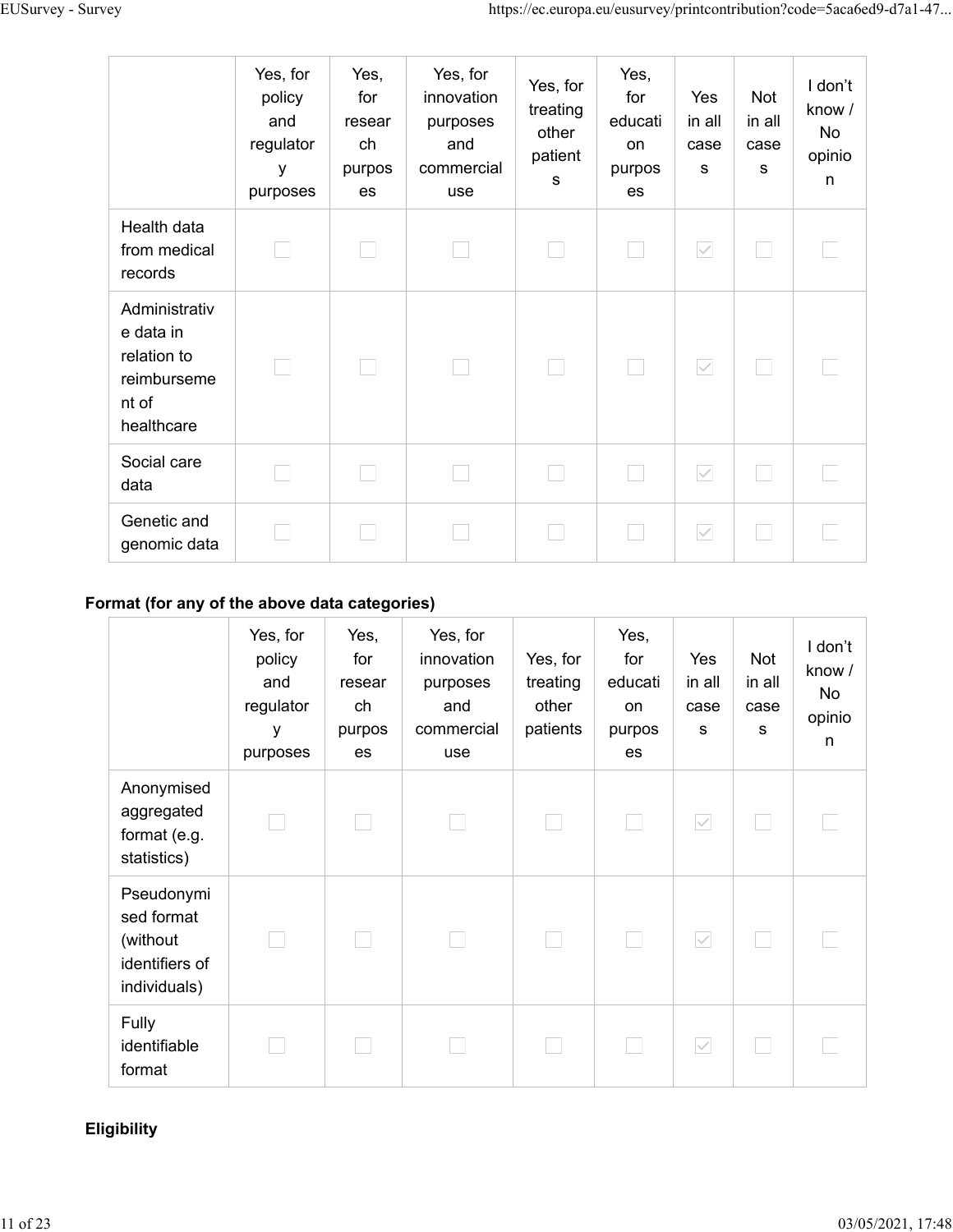|                                                                                                                                                           | Yes, for<br>policy<br>and<br>regulato<br>ry<br>purpose<br>s | Yes,<br>for<br>resea<br>rch<br>purpo<br>ses | Yes, for<br>innovatio<br>$\mathsf{n}$<br>purposes<br>and<br>commerci<br>al use | Yes,<br>for<br>treatin<br>g<br>other<br>patien<br>ts | Yes,<br>for<br>educa<br>tion<br>purpo<br>ses | Yes<br>in<br>all<br>cas<br>es | <b>Not</b><br>in<br>all<br>cas<br>es | don't<br>know<br>/ No<br>opini<br>on |
|-----------------------------------------------------------------------------------------------------------------------------------------------------------|-------------------------------------------------------------|---------------------------------------------|--------------------------------------------------------------------------------|------------------------------------------------------|----------------------------------------------|-------------------------------|--------------------------------------|--------------------------------------|
| Criteria and conditions<br>for providing /<br>accessing data in the<br><b>EHDS</b> are defined                                                            |                                                             |                                             |                                                                                |                                                      |                                              | $\checkmark$                  |                                      |                                      |
| Safeguards for the<br>access to health data<br>for the purpose of re-<br>use, in line with ethical<br>and data protection<br>requirements, are<br>defined |                                                             |                                             |                                                                                |                                                      |                                              | $\checkmark$                  |                                      |                                      |
| Limit the transfer of<br>non-personal health<br>data outside the<br><b>EU/EEA</b>                                                                         |                                                             |                                             |                                                                                |                                                      |                                              | $\checkmark$                  |                                      |                                      |

### **Security**

|                                                                            | Yes, for<br>policy<br>and<br>regulator<br>у<br>purposes | Yes,<br>for<br>resear<br>ch<br>purpos<br>es | Yes, for<br>innovation<br>purposes<br>and<br>commercial<br>use | Yes, for<br>treating<br>other<br>patients | Yes,<br>for<br>educati<br>on<br>purpos<br>es | Yes<br>in all<br>case<br>s | Not<br>in all<br>case<br>s | I don't<br>know /<br>No<br>opinio<br>n |
|----------------------------------------------------------------------------|---------------------------------------------------------|---------------------------------------------|----------------------------------------------------------------|-------------------------------------------|----------------------------------------------|----------------------------|----------------------------|----------------------------------------|
| Conditions<br>for the<br>secure<br>access to<br>health data<br>are defined |                                                         |                                             |                                                                |                                           |                                              | $\checkmark$               |                            |                                        |

#### **Other**

Please specify:

**Q12. How appropriate do you consider the below elements in facilitating access to health data held**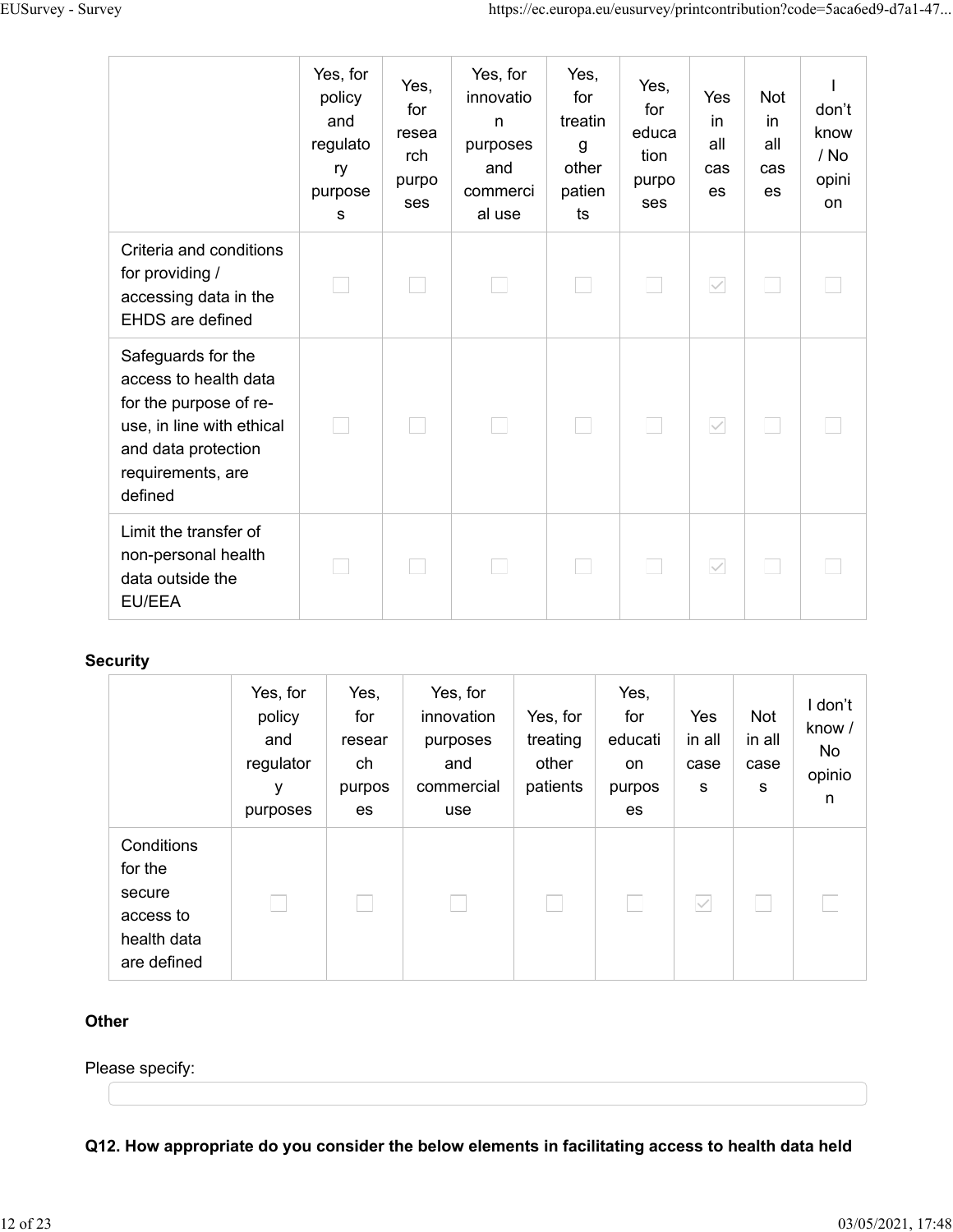# **by private stakeholders (hospitals, businesses) for research, innovation, policy-making and regulatory decision:**

|                                                                                                    | Not<br>at all | To a<br>limited<br>extent | To<br>some<br>extent | To a<br>great<br>extent | Com<br>pletel<br>у | I don't<br>know / No<br>opinion |
|----------------------------------------------------------------------------------------------------|---------------|---------------------------|----------------------|-------------------------|--------------------|---------------------------------|
| Access to health data is granted by<br>the data holder, on its own decision<br>(current situation) |               |                           |                      |                         | $\circledcirc$     |                                 |
| Access to health data is granted by<br>a national body, in accordance with<br>national law         |               | $\odot$                   |                      |                         |                    |                                 |
| Access to health data is granted by<br>a national body, subject to<br>agreement of data subjects   |               | $\odot$                   |                      |                         |                    |                                 |
| Other                                                                                              |               |                           |                      |                         | $\circlearrowleft$ |                                 |

#### **Please specify:**

```
The use of nursing data for continuity of care (SNOMED and ICNP)
```
#### **Q13. Which incentives would facilitate sharing of health data held by private stakeholders?**

|           | Not at<br>all | To a limited<br>extent     | To some<br>extent | To a great<br>extent | Complet<br>ely               | I don't know / No<br>opinion |
|-----------|---------------|----------------------------|-------------------|----------------------|------------------------------|------------------------------|
| A<br>fee  |               | $(\mathord{\text{\rm c}})$ |                   |                      |                              |                              |
| Oth<br>er |               |                            |                   |                      | $(\textcolor{red}{\bullet})$ |                              |

#### **Please specify:**

The use of nursing data for continuity of care (SNOMED and ICNP)

**Q14. Do you agree that an EU body could facilitate access to health data for research, innovation, policy making and regulatory decision with the following functions?**

|                                                                                                                | Not<br>at<br>all | To a<br>limited<br>extent | To<br>some<br>exten | To a<br>great<br>extent | Com<br>plet<br>ely | l don't<br>know /<br>No<br>opinion |
|----------------------------------------------------------------------------------------------------------------|------------------|---------------------------|---------------------|-------------------------|--------------------|------------------------------------|
| Bring together the national bodies dealing<br>with secondary use of health data, for<br>decisions in this area |                  |                           |                     |                         | O                  |                                    |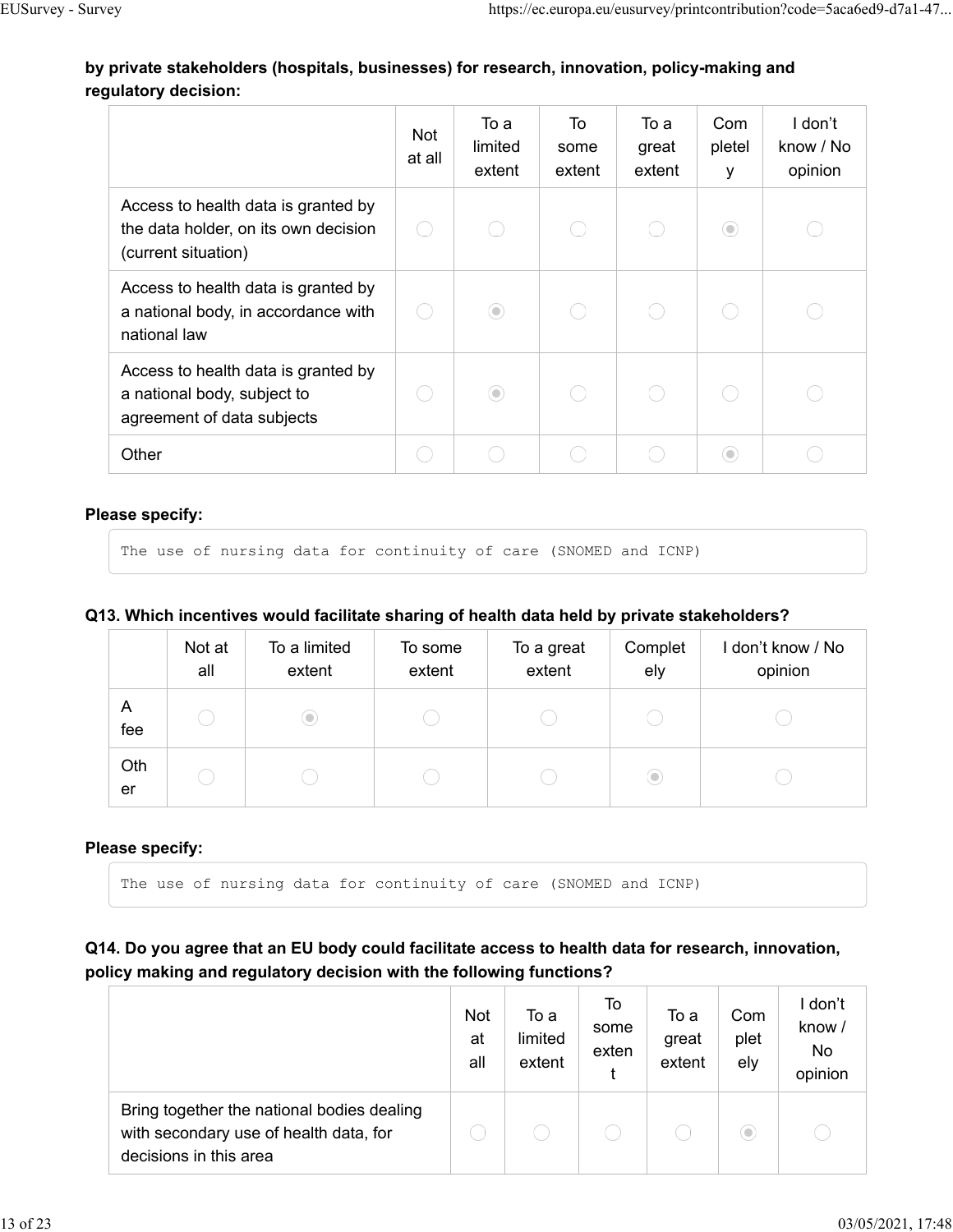| Setting standards on interoperability<br>together with national bodies dealing with<br>secondary use of health data                                    |  |  | O |  |
|--------------------------------------------------------------------------------------------------------------------------------------------------------|--|--|---|--|
| Facilitating cross-border queries to locate<br>relevant datasets in collaboration with<br>national bodies dealing with secondary use<br>of health data |  |  |   |  |
| Acting as technical intermediary for cross-<br>border data sharing                                                                                     |  |  |   |  |
| Authorising access to cross-border health<br>data (data processed in a cross-border or<br>EU wide manner, such as European<br>Reference Networks)      |  |  |   |  |

# **Q15. How useful would EU level action in the following areas be to address interoperability and data quality issues for facilitating cross-border access to health data for research, innovation, policymaking and regulatory decision?**

|                                                                                                                                                                                                                  | <b>Not</b><br>at<br>all | To a<br>limite<br>d<br>exten<br>t | To<br>som<br>e<br>exte<br>nt | To a<br>great<br>exten<br>t | Co<br>mpl<br>etel<br>y | I don't<br>know /<br>No<br>opinion |
|------------------------------------------------------------------------------------------------------------------------------------------------------------------------------------------------------------------|-------------------------|-----------------------------------|------------------------------|-----------------------------|------------------------|------------------------------------|
| Stakeholders participating in the EHDS cross-<br>border infrastructure are subject to a voluntary<br>labelling scheme on the use of data quality and<br>interoperability technical requirements and<br>standards |                         | $\odot$                           |                              |                             |                        |                                    |
| Stakeholders participating in the EHDS cross-<br>border infrastructure are subject to the<br>mandatory use of specific technical<br>requirements and standards                                                   |                         |                                   |                              |                             | $\circledcirc$         |                                    |
| Stakeholders need an audit, certification or<br>authorisation before participating in EHDS<br>cross-border infrastructure                                                                                        |                         |                                   | $\circledcirc$               |                             |                        |                                    |

The question below seeks to identify and assess the impacts (benefits and costs) that would arise from measures facilitating cross-border access to health data for research, innovation, policy-making and regulatory decision.

# **Q16.** (For healthcare professionals only) **In your views, what would be the costs on healthcare professionals/providers of measures facilitating such access?**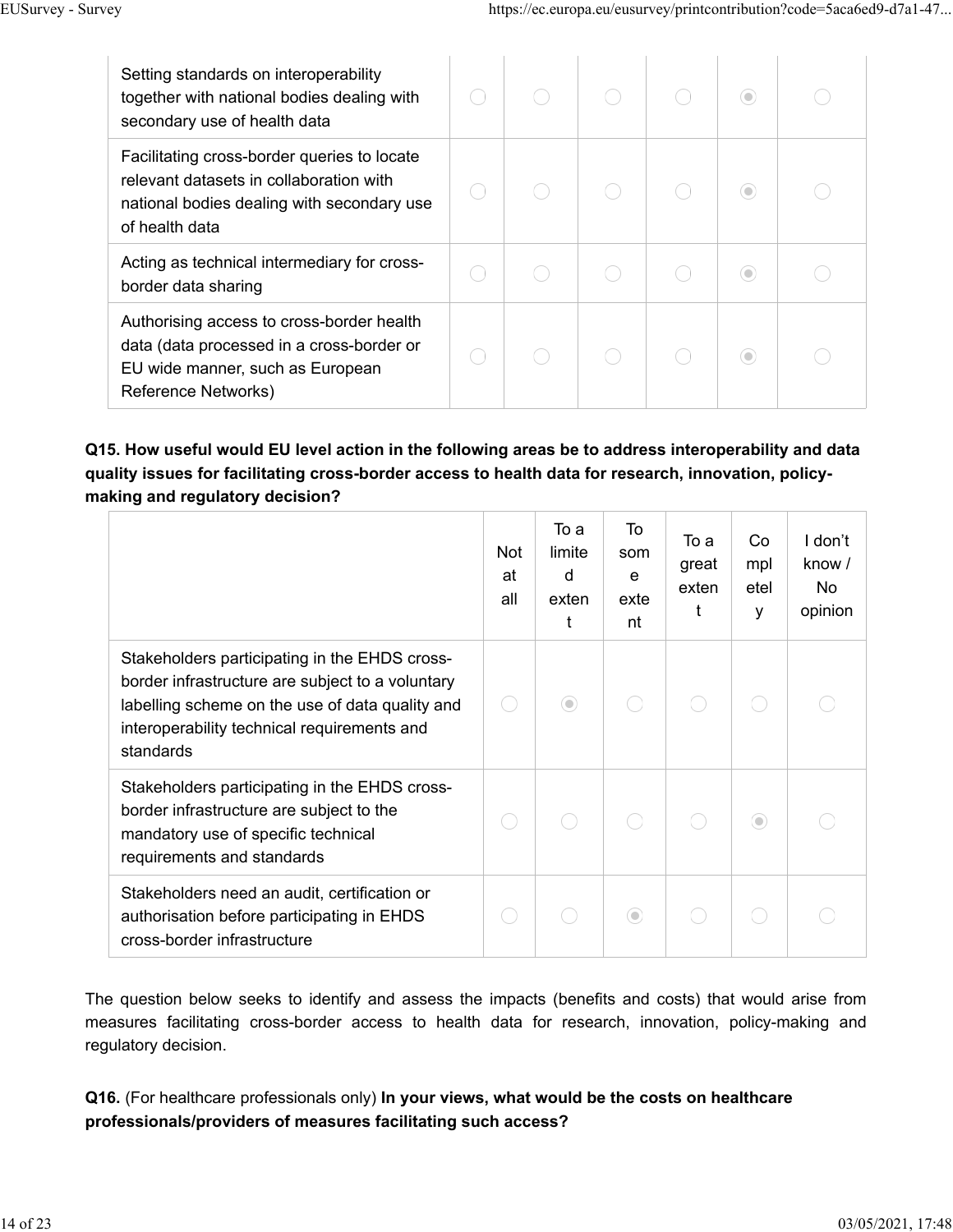|                                                                                              | No<br>impac | Moderate<br>impact | High<br>impact                | l don't know /<br>No opinion |
|----------------------------------------------------------------------------------------------|-------------|--------------------|-------------------------------|------------------------------|
| Implementation costs (setting up infrastructure,<br>complying with defined standards, etc.). |             |                    | $(\textcolor{red}{\bullet})$  |                              |
| Operational costs such as human resources,<br>finances, etc.                                 |             |                    | $(\textcolor{blue}{\bullet})$ |                              |
| Information and monitoring                                                                   |             |                    | $\circ$                       |                              |
| Other                                                                                        |             |                    | $\circ$                       |                              |

#### **Please specify:**

```
Cost related to the use of nursing data for continuity of care (SNOMED and ICNP)
```
# **Q17. In your views, what would be the benefits for stakeholders of measures facilitating such access?**

#### **Access to cutting-edge, efficient and safe care**

|                                                                                 | No.<br>impact | Moderate<br>impact | High<br>impact | I don't know /<br>No opinion |
|---------------------------------------------------------------------------------|---------------|--------------------|----------------|------------------------------|
| Availability of new treatments and medicines                                    |               |                    | ۰              |                              |
| Increased safety of health care and of<br>medicinal products or medical devices |               |                    | ۰              |                              |
| Faster innovation in health                                                     |               |                    | 0              |                              |

#### **Benefits on healthcare systems efficiencies**

|                                                                 | No<br>impact | Moderate<br>impact | High<br>impact               | don't know / No<br>opinion |
|-----------------------------------------------------------------|--------------|--------------------|------------------------------|----------------------------|
| Better informed decision-making<br>(including risks and errors) |              |                    | $(\textcolor{red}{\bullet})$ |                            |
| Reduced administrative burden in<br>accessing health data       |              |                    | $(\circ)$                    |                            |
| Technological progress                                          |              |                    | 0                            |                            |

#### **Other**

#### Please specify: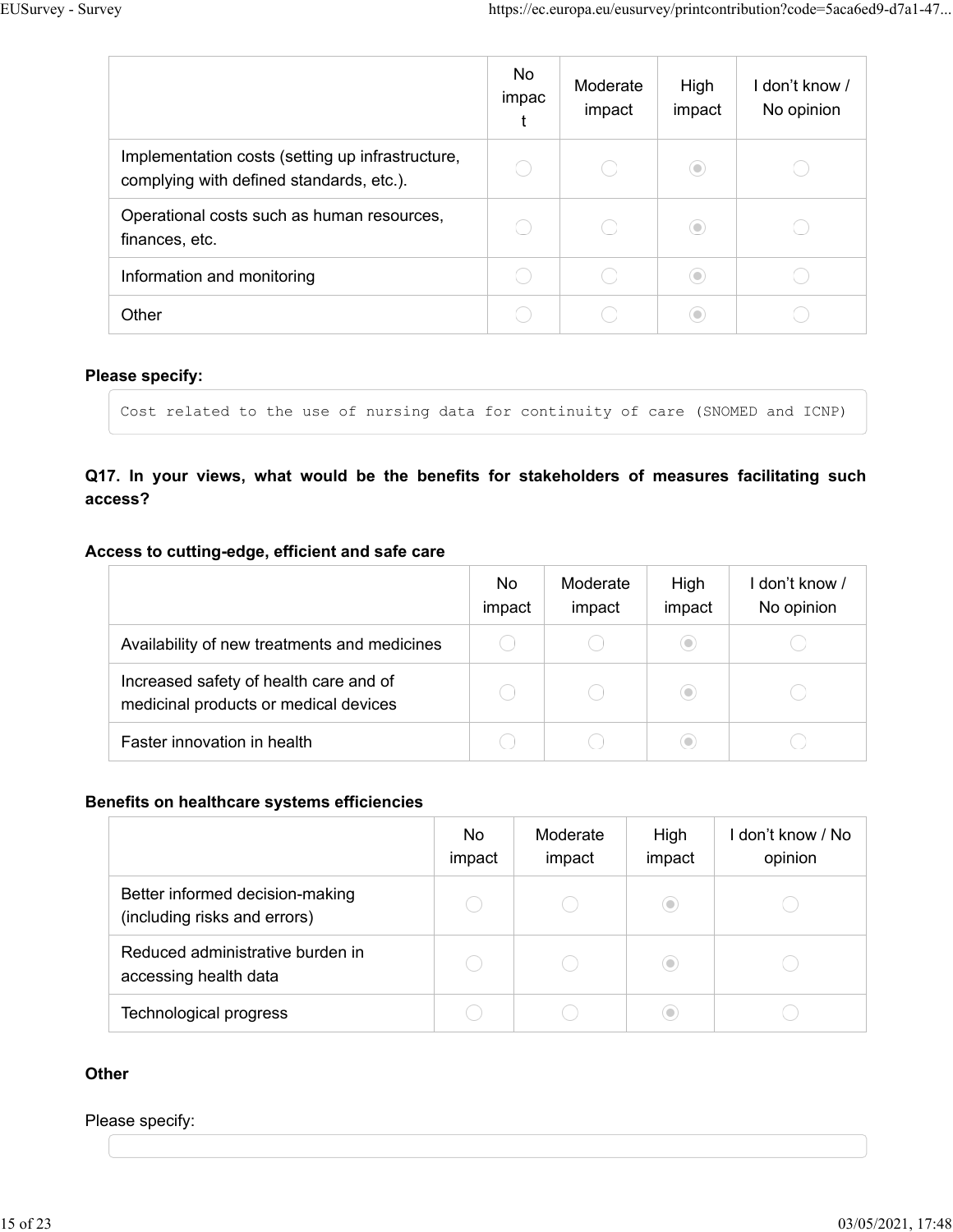# **Q18. Please indicate any other impacts on relevant economic, environmental, social or fundamental rights of a future European Health Data Space allowing for the access and use of personal health data for research, innovation, policy making and regulatory decision-making.**

Europe needs a lighthouse centre of research, innovation and expertise that would coordinate efforts and be a world reference of excellence with the enduser central in the design and implementation of digital solutions. The involvement of social and civil society dialogue partners is a crucial factor in ensuring that human-centred approach leads to change and social impact. It is therefore key that coordinated action and end-user co-creation will need to guide EU digitalisation developments to make policies and IT solutions "fit-forpractice" in all EU Member States. The full potential of the EU EHR and AI will be exploited when different national systems of EHR become interoperable with each other, or when a cross-national EHR system gets implemented in the EU.

We also need to ensure that the IT tools, and the data revolution support and facilitate the shift towards a resilient health and social care ecosystem, and support nurses to deliver frontline high quality and safe care. Therefore, it is key to build trust: citizen and patient' trust is a central concept in developing digital tools. Due to the close relation nurses have with citizens (prevention), the patients (care and cure), families and informal carers (informal care), nurses are ideally placed to make digitalisation trustfulness.

# Section 2: Digital health services and products

New technologies offer digital health solutions to the current main challenges of the national healthcare systems. With the increase of digital literacy and adoption of digital health solutions, more and more patients now have the ability to access digital services and manage their data digitally.

Digital health services and products include remote care delivery, monitoring, diagnosis and therapeutic services but also the management of patient health data. Telemedicine can for example facilitate remote diagnosis or monitoring when patients and doctors/hospital are in different EU countries. Digital health services can be delivered via medical devices, such as remote monitoring of blood pressure, or specific software and algorithms are applied in analysing medical images or processing health data collected from wearable devices to process personalised medical suggestions.

National health authorities could pro-actively analyse the data from multiple sources to improve their healthcare system. Citizens could benefit from these services and products if they can be offered without barriers across the EU while ensuring data privacy and liability. To ensure this, solutions need to be found for adhering to minimum quality standards for example through certification and labelling, for interoperability and for reimbursement.

General principles for providing cross-border telemedicine services are set out in the cross-border healthcare Directive (https://eur-lex.europa.eu/legal-content/EN/TXT/?uri=CELEX%3A32011L0024& qid=1614771825105). According to this legislation the rules of the country where the patient is treated apply. The place of treatment is the country where the health care provider is established. EU countries need to ensure the following: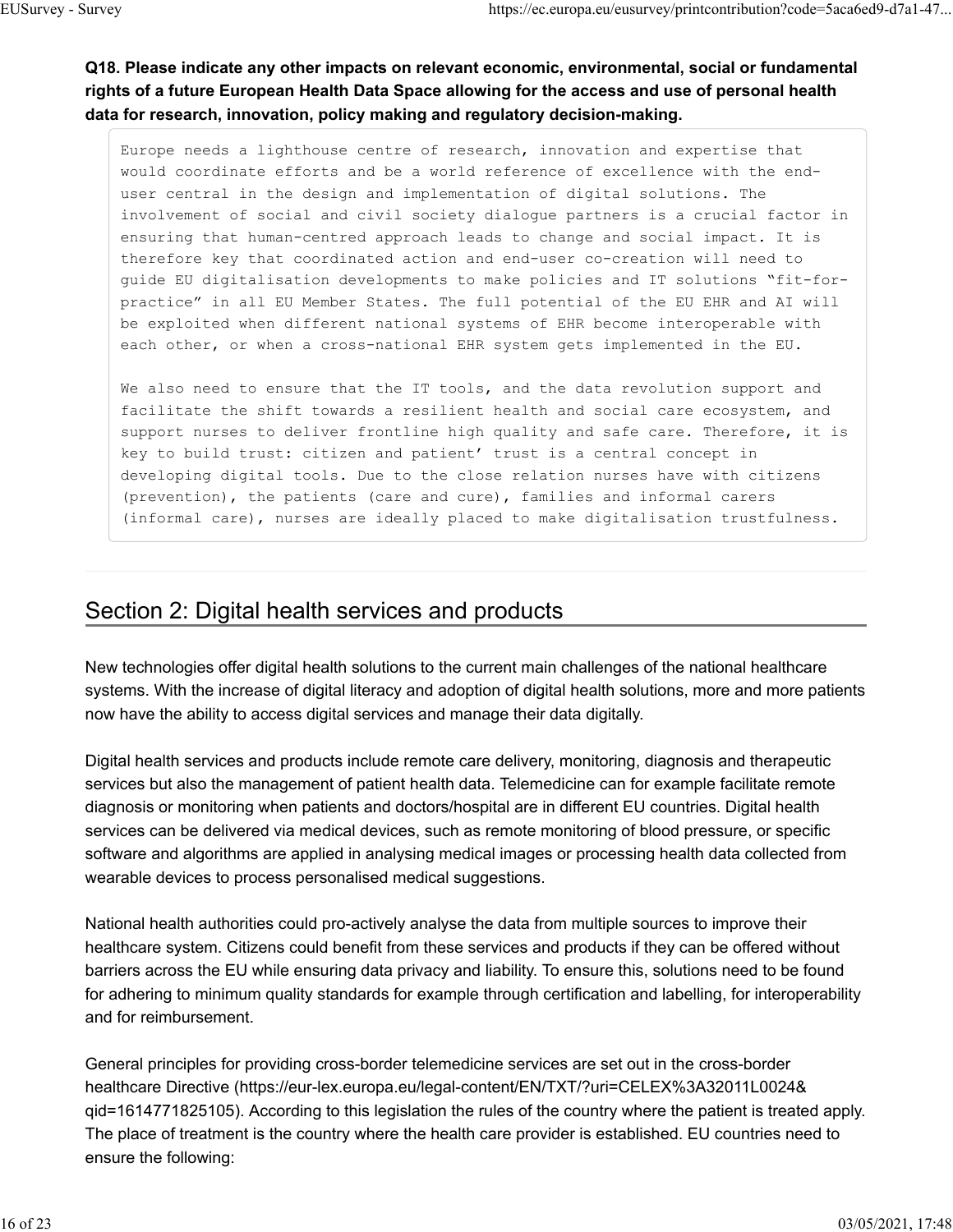- Patients should receive a written or electronic record of the treatment
- Patients have the right to receive, upon request, the relevant information on the applicable standards and guidelines on quality and safety
- Transparent complaints procedures have to be in place.

**Q19. How useful do you consider action in the following areas to ensure access and sharing of health data nationally and across borders through digital health services and devices?**

#### **Citizens**

|                                                                                                                                           | <b>Not</b><br>at<br>all | То а<br>limited<br>extent | To<br>some<br>extent | To a<br>great<br>extent | Com<br>plete<br>Iу | I don't<br>know /<br>No.<br>opinion |
|-------------------------------------------------------------------------------------------------------------------------------------------|-------------------------|---------------------------|----------------------|-------------------------|--------------------|-------------------------------------|
| Citizens have the possibility to transmit<br>the data from m-health and tele-health<br>into their electronic health records               |                         |                           |                      |                         | $\circ$            |                                     |
| Citizens have the possibility to transmit<br>the data from m-health and tele-health<br>into the EU health data exchange<br>infrastructure |                         |                           |                      |                         | $\circ$            |                                     |

#### **Healthcare professionals**

|                                                                                                                                                                                    | <b>Not</b><br>at<br>all | To a<br>limite<br>d<br>extent | To<br>some<br>exten | То а<br>great<br>exten | Co<br>mpl<br>etel<br>у | I don't<br>know $/$<br>No.<br>opinion |
|------------------------------------------------------------------------------------------------------------------------------------------------------------------------------------|-------------------------|-------------------------------|---------------------|------------------------|------------------------|---------------------------------------|
| Healthcare professionals have the right to<br>access to patients' digital health records and<br>to data pertaining to the patient's use of digital<br>health products or services. |                         |                               |                     |                        | $\circ$                |                                       |
| Healthcare professionals can request<br>transmission of the data from prescribed apps<br>and other digital health services into the<br>electronic health records of the patients   |                         |                               |                     |                        | $\circlearrowleft$     |                                       |

#### **Other**

Please specify:

**Q20. Please indicate the most important impacts of the deployment and use of digital health products and services. Please consider relevant economic, environmental, social or fundamental rights impacts.**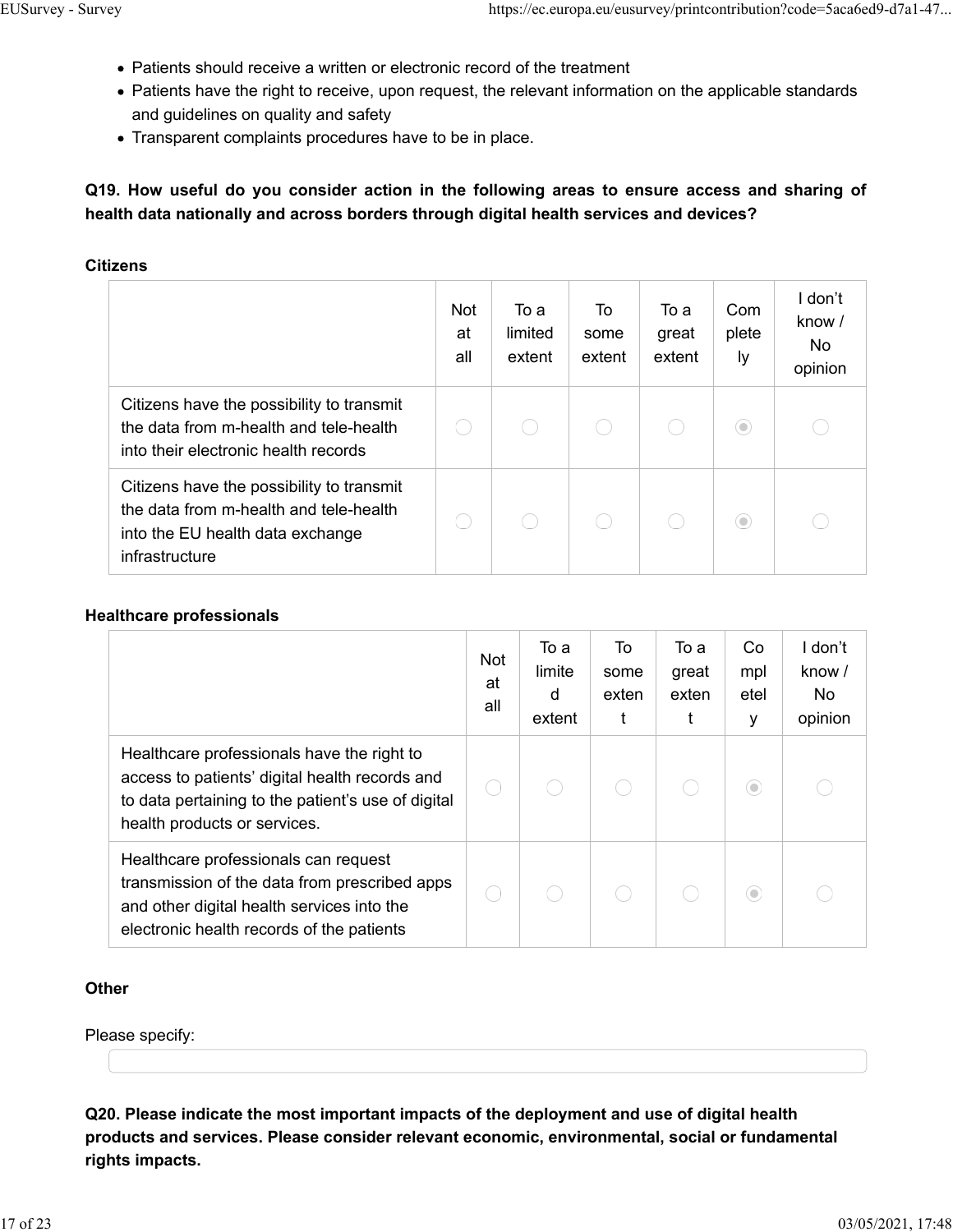To develop sustainable healthcare ecosystems, co-creation and co-design with the end-user becomes essential. But, due to the current lack of end-user cocreation, there is a lot of patchwork, too many digital health apps and tools, leading to a kind of 'blockage' for the end-user. The need of patients and citizens to be able to access their own health data is becoming an important priority at EU level, however, it is central that such tools respond to real frontline needs and facilitate their daily work, allowing healthcare professions to spend more time frontline with the citizens/patients. As such, frontline nurses' input is crucial to develop EHR features able to smooth and boost continuity of care. Therefore, nurses need to be engaged in the co-development of EHR to ensure it responds to frontline and patients' needs. Within the health and social care ecosystems, digitalisation needs to be viewed as a supporting tool and not the solution itself. Therefore, its integration needs to go hand in hand with changes in workflow and working methods, but also with the development of the e-capacity of health care professionals, informal carers and patients.

#### **Q21. Do you think that tele-health could entail additional risks for the patients and for the doctors?**

- Yes
- ◯ No
- ◯ I don't know / No opinion

#### **Please explain:**

#### **Q22. If you see such risks, how should they be addressed?**

|                                                                                    | <b>Not</b><br>at all | То а<br>limited<br>extent | To<br>some<br>extent | To a<br>great<br>extent | Com<br>pletel<br>y | I don't<br>know / No<br>opinion |
|------------------------------------------------------------------------------------|----------------------|---------------------------|----------------------|-------------------------|--------------------|---------------------------------|
| Through protocols/rules for tele-<br>health established at EU level                |                      |                           |                      |                         | $\circ$            |                                 |
| Through minimum standards for<br>tele-health equipments<br>established at EU level |                      |                           |                      |                         | $\circledcirc$     |                                 |
| Through liability rules established<br>at national level                           | Ο.                   |                           |                      |                         | $\odot$            |                                 |
| Through liability rules established<br>at EU level                                 |                      |                           |                      |                         | $\circ$            |                                 |

#### **Other**

#### Please specify: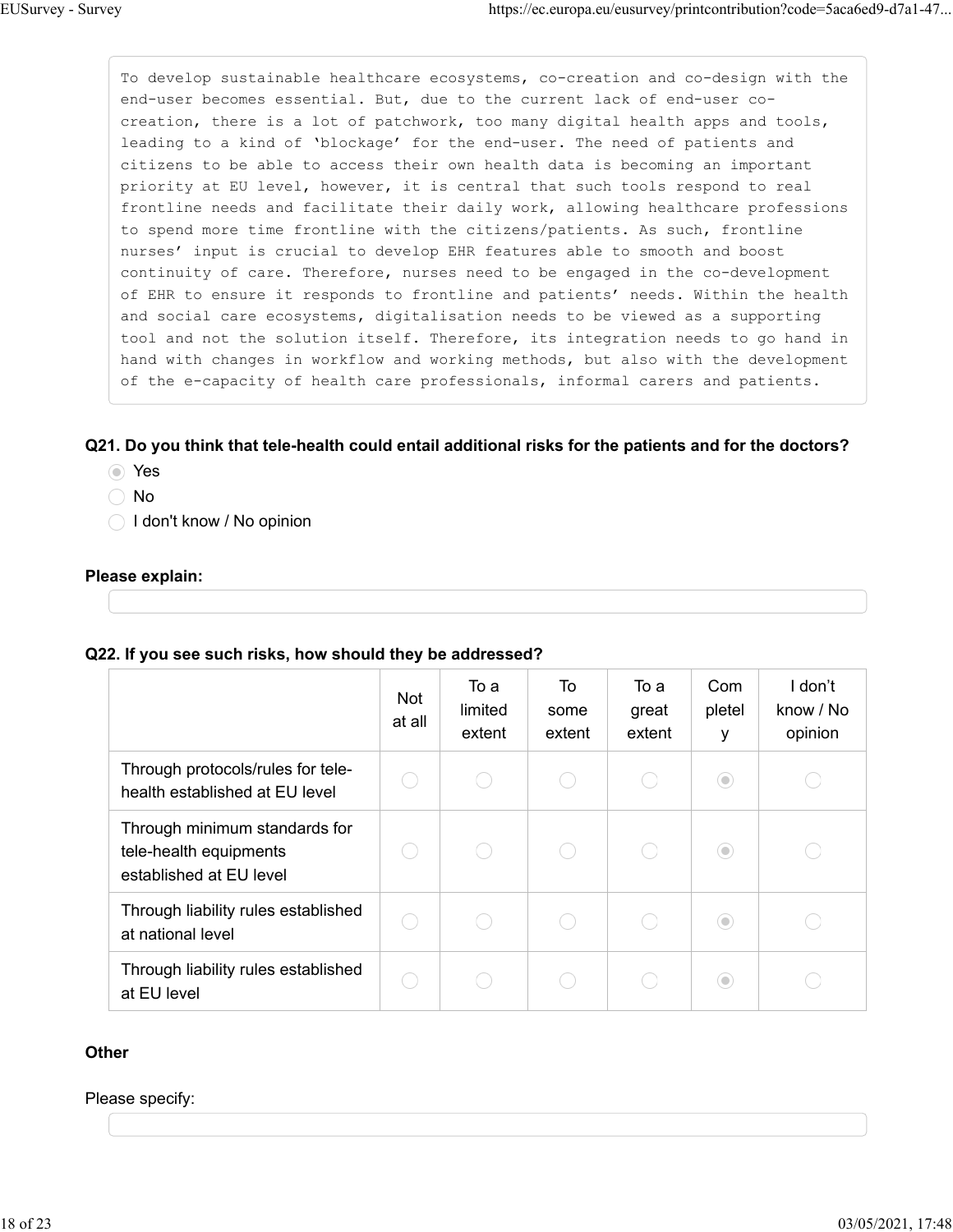# **Q23. How appropriate do you consider the following actions to foster the uptake of digital health products and services at national and EU level?**

|                                                                                                                          | Not<br>at<br>all | To a<br>limited<br>extent | To<br>some<br>extent | To a<br>great<br>extent | Com<br>plete<br>ly | I don't<br>know /<br>No.<br>opinion |
|--------------------------------------------------------------------------------------------------------------------------|------------------|---------------------------|----------------------|-------------------------|--------------------|-------------------------------------|
| A labelling scheme (a voluntary label<br>indicating the interoperability level)                                          |                  |                           | $\circledcirc$       |                         |                    |                                     |
| A certification scheme granted by third<br>parties (a mandatory independent<br>assessment of the interoperability level) |                  |                           |                      |                         | $\circ$            |                                     |
| An authorisation scheme managed by<br>national bodies (a mandatory prior<br>approval by a national authority)            |                  |                           |                      | $\odot$                 |                    |                                     |
| Other                                                                                                                    |                  |                           |                      |                         | $\circ$            |                                     |

#### **Please specify:**

The use of nursing data for continuity of care (SNOMED and ICNP)

## **Q24. How appropriate do you consider the following measures in supporting reimbursement decisions by national bodies?**

|                                                                                                                                                                                   | <b>Not</b><br>at<br>all | To a<br>limite<br>d<br>extent | To<br>some<br>exten<br>t | To a<br>great<br>exten | Co<br>mpl<br>etel<br>y | I don't<br>know /<br>No<br>opinion |
|-----------------------------------------------------------------------------------------------------------------------------------------------------------------------------------|-------------------------|-------------------------------|--------------------------|------------------------|------------------------|------------------------------------|
| European guidelines on reimbursement for<br>digital health products                                                                                                               | Ο.                      |                               |                          | $\odot$                |                        |                                    |
| European guidelines on assessments for<br>digital health products                                                                                                                 | С.                      |                               |                          | $\odot$                |                        |                                    |
| An EU repository of digital health products and<br>services assessed according to EU guidelines<br>to aid national bodies (e.g. insurers, payers)<br>make reimbursement decisions |                         |                               |                          |                        | $\odot$                |                                    |
| Extend the possibilities at national level for<br>reimbursing all tele-health services (including<br>telemedicine, telemonitoring, remote care<br>services)                       |                         |                               |                          |                        | $\odot$                |                                    |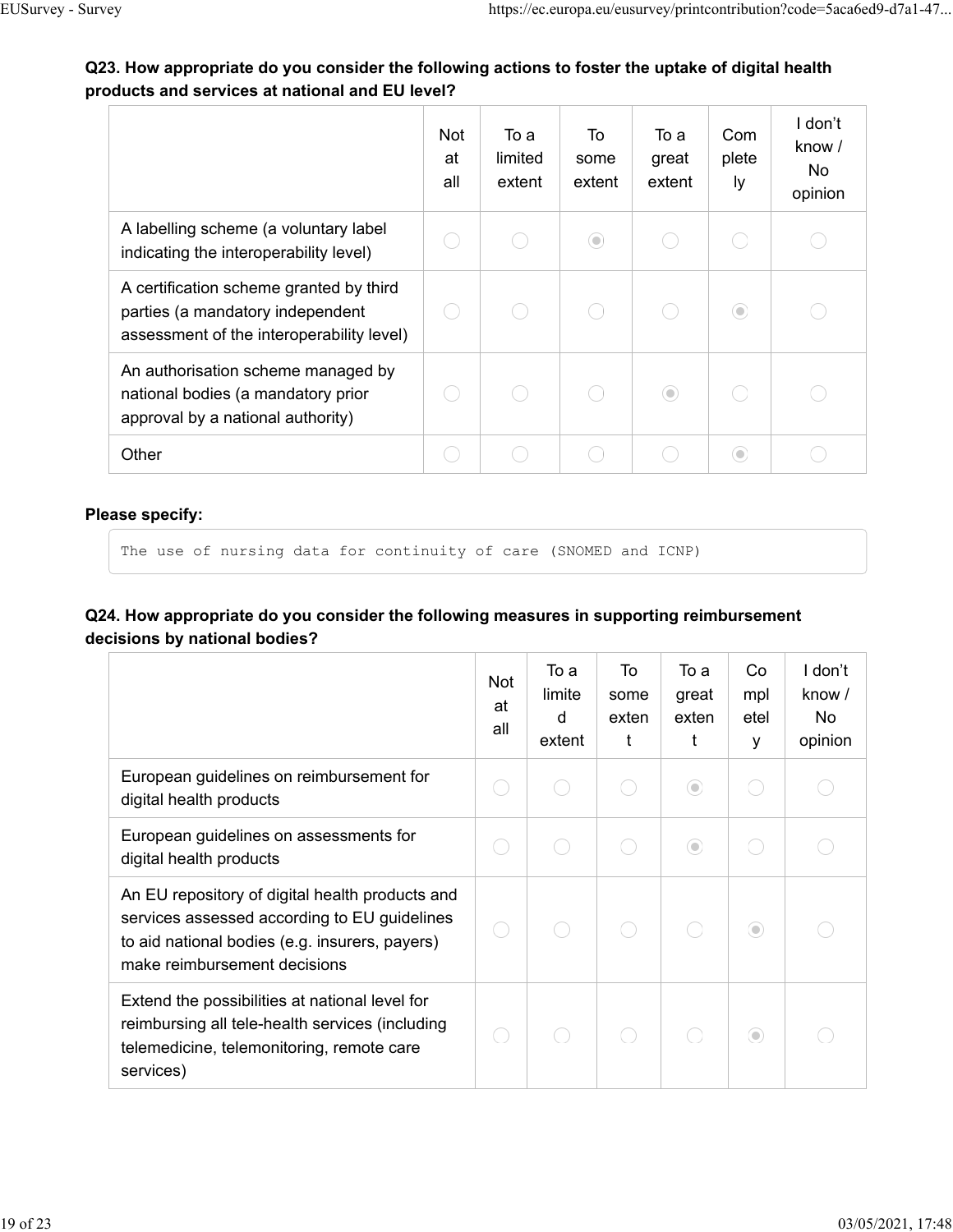| Facilitate reimbursement of all tele-health<br>services (including telemedicine,<br>telemonitoring, remote care services) across<br>the EU ( <i>i.e.</i> mutual recognition)                     |  |  | $\circ$ |  |
|--------------------------------------------------------------------------------------------------------------------------------------------------------------------------------------------------|--|--|---------|--|
| National authorities make available lists of<br>reimbursable digital health products and<br>services                                                                                             |  |  | ⊙       |  |
| EU funds should support/top up cross-border<br>digital health services that comply with<br>interoperability standards and ensure the<br>access and control of patients over their health<br>data |  |  | $\circ$ |  |

# **Q25. In your view, should access to EU funds for digitalisation in healthcare by Member States be conditional to interoperability with electronic health records and national healthcare systems?**

- Yes
- ◯ No
- ◯ I don't know / No opinion

# Section 3: Artificial Intelligence (AI) in healthcare

The objective of this section is to identify appropriate rules (e.g. on the deployment of Artificial Intelligence systems in daily clinical practice) that would allow EU citizens to reap the benefits of Artificial Intelligence in healthcare (e.g. improved diagnosis, prognosis, treatments and management of patients). Artificial Intelligence systems in healthcare are primarily used in providing medical information to healthcare professionals and/or directly to patients and this raises new challenges. The Commission will propose a horizontal Artificial Intelligence regulatory framework in 2021. This proposal will aim to safeguard fundamental EU values and rights and user safety by obliging high-risk Artificial Intelligence systems to meet mandatory requirements related to their trustworthiness. For example, ensuring that there is human oversight, and clear information on the capabilities and limitations of Artificial Intelligence.

Q26. How useful do you consider the following measures to facilitate sharing and use of data sets for the development and testing of Artificial Intelligence in healthcare?

|  | No<br>t at<br>all | To a<br>limit<br>ed<br>exte<br>nt | To<br>som<br>e<br>exte<br>nt | To a<br>grea<br>exte<br>nt | Co<br>mpl<br>etel<br>у | don't<br>know<br>/No<br>opini<br>on |
|--|-------------------|-----------------------------------|------------------------------|----------------------------|------------------------|-------------------------------------|
|--|-------------------|-----------------------------------|------------------------------|----------------------------|------------------------|-------------------------------------|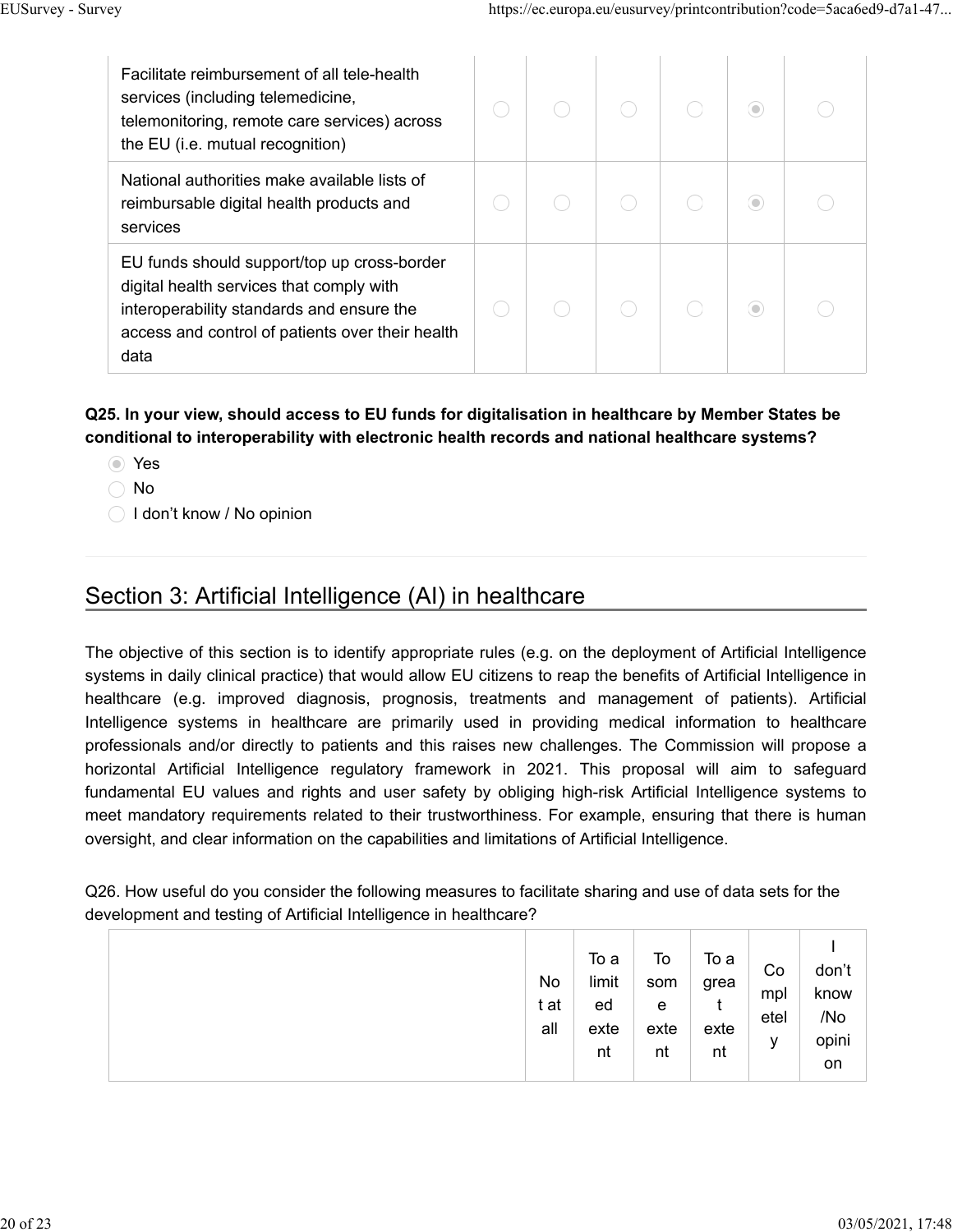| Access to health data by Artificial Intelligence<br>manufacturers for the development and testing of<br>Artificial Intelligence systems could be securely,<br>including compliance with GDPR rules, facilitated by<br>bodies established within the EHDS                                                                           |  | $\circ$ |   |  |
|------------------------------------------------------------------------------------------------------------------------------------------------------------------------------------------------------------------------------------------------------------------------------------------------------------------------------------|--|---------|---|--|
| Bodies established within the EHDS provide technical<br>support (e.g. on control datasets, synthetic data,<br>annotation/labelling) to data holders to promote<br>suitability of their health data for Artificial Intelligence<br>development.                                                                                     |  |         | ⊙ |  |
| Bodies established within the EHDS, alone or with<br>other bodies established under the Testing and<br>Experimenting Facilities, provide technical support to<br>medicine agencies, notified bodies for medical<br>devices, and other competent bodies in their<br>supervision of Artificial Intelligence products and<br>services |  |         | ⊙ |  |
| Other                                                                                                                                                                                                                                                                                                                              |  |         | ۰ |  |

#### **Please specify:**

```
The use of nursing data for continuity of care (SNOMED and ICNP)
See EFN Article - "Leveraging the trust of nurses to advance a digital agenda in 
Europe: a critical review of health policy literature" https://open-research-
europe.ec.europa.eu/articles/1-26/v1
```
**Q27. In your view, is the introduction of Artificial Intelligence in healthcare creating a new relationship between the Artificial Intelligence system, the healthcare professional and the patient?**

- Yes
- ◯ No
- ◯ I don't know/No opinion

#### **Please specify:**

```
Q28. How useful do you consider the following measures to ensure collaboration and education
between Artificial Intelligence developers and healthcare professionals?
```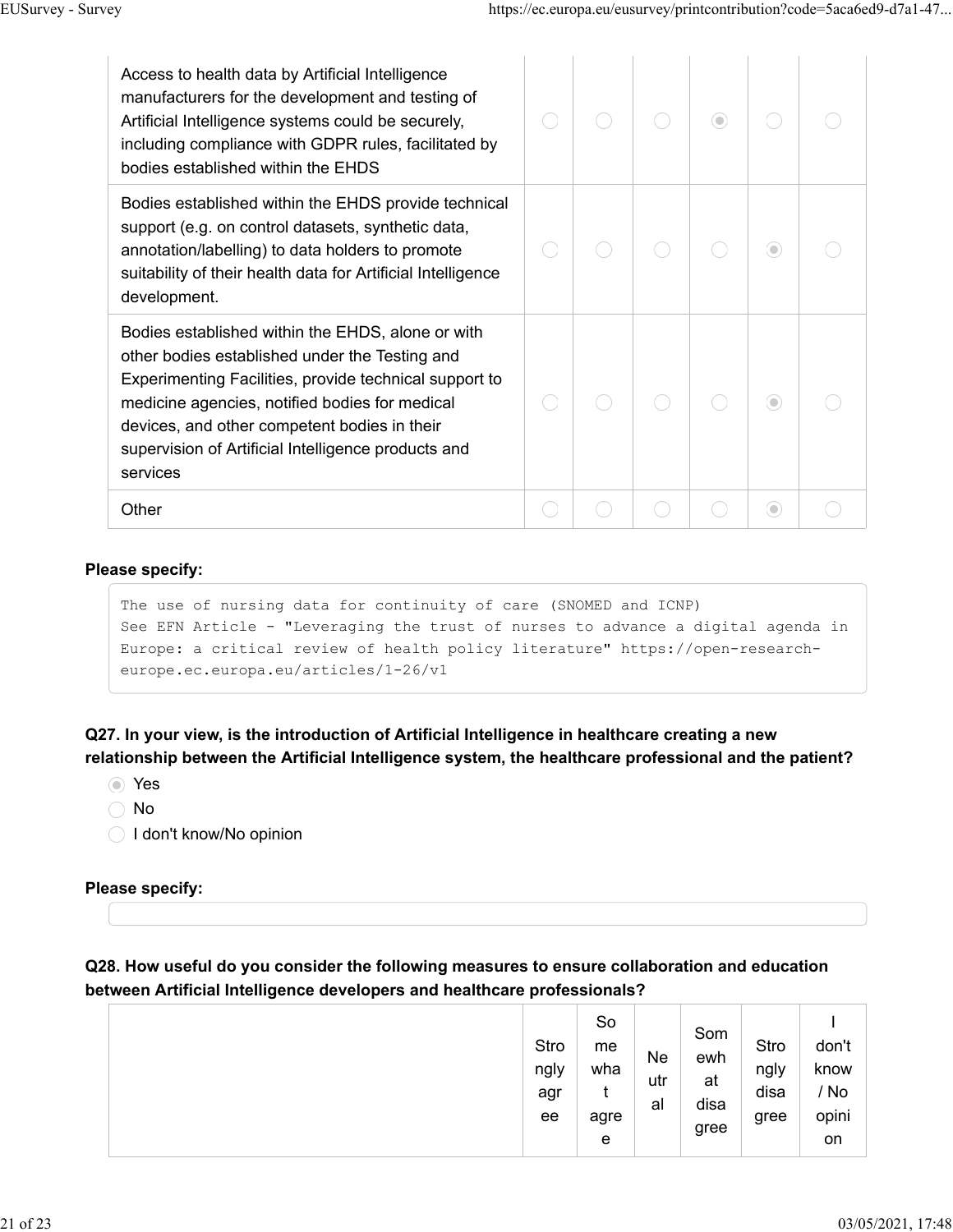| Artificial Intelligence developers are obliged to train<br>healthcare professionals on the use of Artificial<br>Intelligence systems provided (e.g. how Artificial<br>Intelligence predictions should be best understood,<br>applied in daily clinical practice and used for the best<br>interests of the patients).                                 | 0 |  |  |  |
|------------------------------------------------------------------------------------------------------------------------------------------------------------------------------------------------------------------------------------------------------------------------------------------------------------------------------------------------------|---|--|--|--|
| Health care professionals and/or providers should<br>demonstrate understanding of the potentials and<br>limitations in using Artificial Intelligence systems (e.g.<br>adopt protocols indicating in which cases a third<br>opinion should be obtained when the Artificial<br>Intelligence system reached a different opinion from<br>the physician?) | ۰ |  |  |  |

## **Q29. In your view, are there specific ethical issues involved in the use of the Artificial Intelligence in healthcare?**

- Yes
- ◯ No
- ◯ I don't know / No opinion

#### **Please explain what these issues are and how do you believe they could be addressed:**

### **Q30. Are there general comments you would like to make about measures needed to support the appropriate and trustable development, deployment and use of Artificial Intelligence in healthcare that would be aiding the best interest of the patients?**

The nursing workforce, which is the largest healthcare professional of all, will be key in the deployment of AI technologies in healthcare settings. The success (or not) of AI in Europe will largely depend on end-users using them - and they will only do so if they have been rightly involved as co-designers of these technologies, trust them and see the added-value they bring in. Therefore, it is key to have nurses involved as end-users in the co-creation and co-design of AI. They are the ones who will use it tomorrow. Therefore, they need to be involved in it since the very beginning of the developments. See EFN Article - "Leveraging the trust of nurses to advance a digital agenda in Europe: a critical review of health policy literature" https://open-researcheurope.ec.europa.eu/articles/1-26/v1

Thank you for your contribution to this questionnaire. In case you want to share further ideas on these topics, you can upload a document below.

#### **Please upload your file:**

#### **Final comments:**